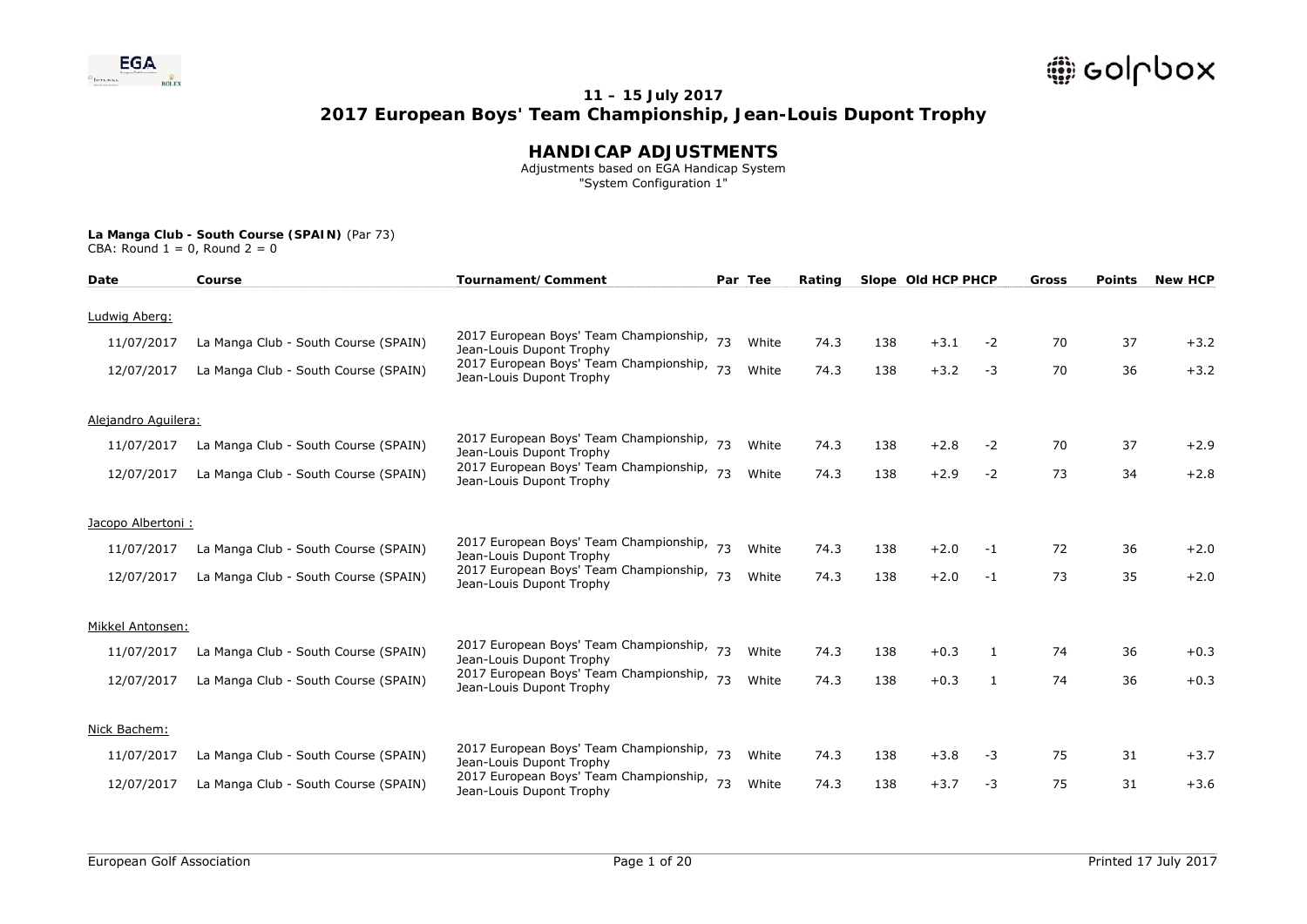

### **HANDICAP ADJUSTMENTS**

 Adjustments based on EGA Handicap System "System Configuration 1"

| Date                | Course                               | Tournament/Comment                                                    |    | Par Tee | Rating |     | Slope Old HCP PHCP |      | Gross | <b>Points</b> | <b>New HCP</b> |
|---------------------|--------------------------------------|-----------------------------------------------------------------------|----|---------|--------|-----|--------------------|------|-------|---------------|----------------|
| Piet Hein Bakkenes: |                                      |                                                                       |    |         |        |     |                    |      |       |               |                |
| 11/07/2017          | La Manga Club - South Course (SPAIN) | 2017 European Boys' Team Championship, 73<br>Jean-Louis Dupont Trophy |    | White   | 74.3   | 138 | $+0.2$             | 1    | 85    | 26            | $+0.1$         |
| 12/07/2017          | La Manga Club - South Course (SPAIN) | 2017 European Boys' Team Championship,<br>Jean-Louis Dupont Trophy    | 73 | White   | 74.3   | 138 | $+0.1$             | 1    | 76    | 34            | 0.0            |
| Albin Bergstrom:    |                                      |                                                                       |    |         |        |     |                    |      |       |               |                |
| 11/07/2017          | La Manga Club - South Course (SPAIN) | 2017 European Boys' Team Championship, 73<br>Jean-Louis Dupont Trophy |    | White   | 74.3   | 138 | $+2.8$             | $-2$ | 71    | 36            | $+2.8$         |
| 12/07/2017          | La Manga Club - South Course (SPAIN) | 2017 European Boys' Team Championship, 73<br>Jean-Louis Dupont Trophy |    | White   | 74.3   | 138 | $+2.8$             | $-2$ | 74    | 33            | $+2.7$         |
| Reece Black:        |                                      |                                                                       |    |         |        |     |                    |      |       |               |                |
| 11/07/2017          | La Manga Club - South Course (SPAIN) | 2017 European Boys' Team Championship, 73<br>Jean-Louis Dupont Trophy |    | White   | 74.3   | 138 | $+2.2$             | $-1$ | 76    | 32            | $+2.1$         |
| 12/07/2017          | La Manga Club - South Course (SPAIN) | 2017 European Boys' Team Championship, 73<br>Jean-Louis Dupont Trophy |    | White   | 74.3   | 138 | $+2.1$             | $-1$ | 81    | 27            | $+2.0$         |
| John Brady:         |                                      |                                                                       |    |         |        |     |                    |      |       |               |                |
| 11/07/2017          | La Manga Club - South Course (SPAIN) | 2017 European Boys' Team Championship, 73<br>Jean-Louis Dupont Trophy |    | White   | 74.3   | 138 | $+2.3$             | $-2$ | 70    | 37            | $+2.4$         |
| 12/07/2017          | La Manga Club - South Course (SPAIN) | 2017 European Boys' Team Championship, 73<br>Jean-Louis Dupont Trophy |    | White   | 74.3   | 138 | $+2.4$             | $-2$ | 76    | 31            | $+2.3$         |
| Toby Briggs:        |                                      |                                                                       |    |         |        |     |                    |      |       |               |                |
| 11/07/2017          | La Manga Club - South Course (SPAIN) | 2017 European Boys' Team Championship,<br>Jean-Louis Dupont Trophy    | 73 | White   | 74.3   | 138 | $+3.3$             | -3   | 68    | 38            | $+3.5$         |
| 12/07/2017          | La Manga Club - South Course (SPAIN) | 2017 European Boys' Team Championship, 73<br>Jean-Louis Dupont Trophy |    | White   | 74.3   | 138 | $+3.5$             | $-3$ | 74    | 32            | $+3.4$         |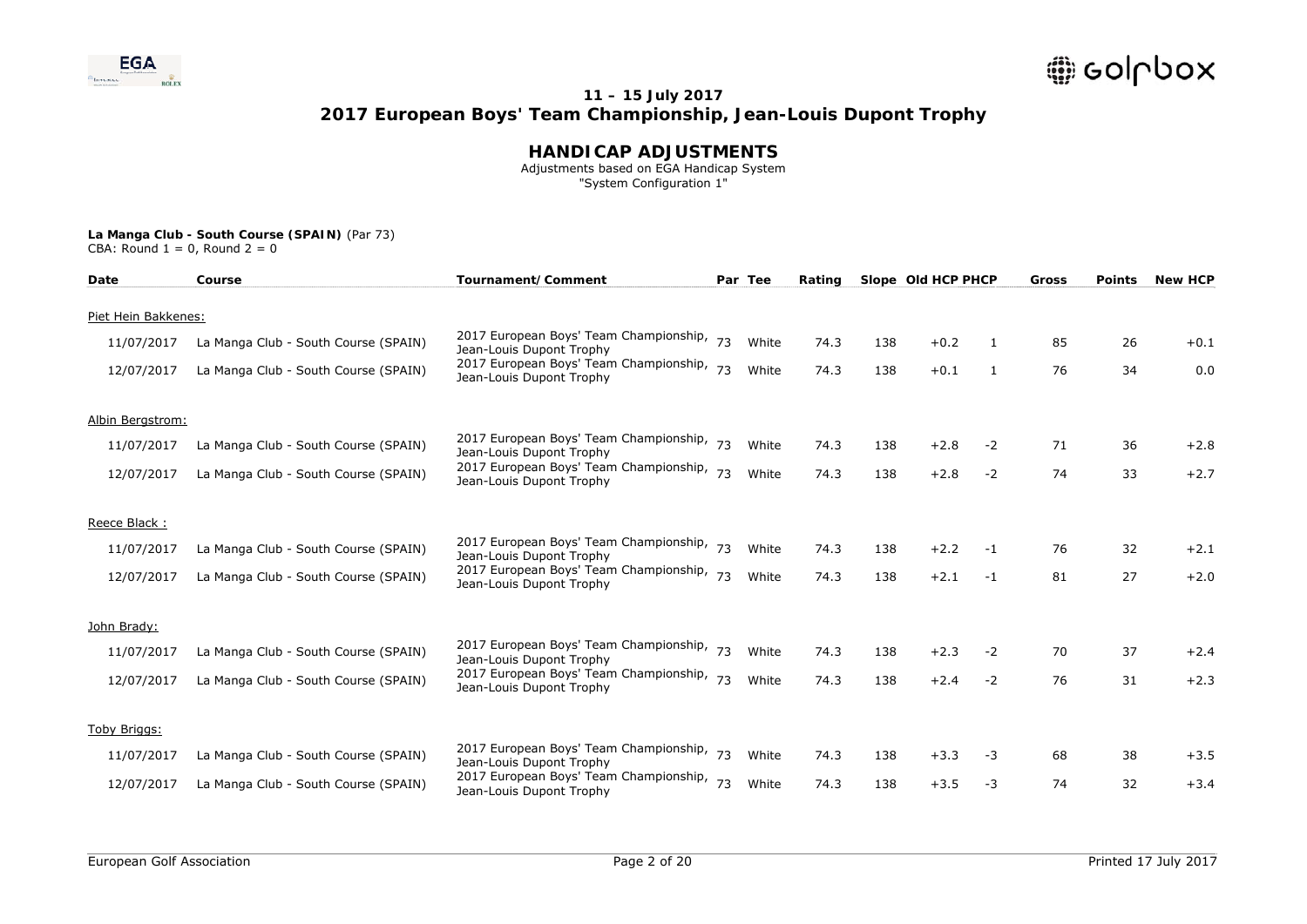

### **HANDICAP ADJUSTMENTS**

 Adjustments based on EGA Handicap System "System Configuration 1"

| Date                      | Course                               | Tournament/Comment                                                    |    | Par Tee | Rating |     | Slope Old HCP PHCP |      | <b>Gross</b> | <b>Points</b> | <b>New HCP</b> |
|---------------------------|--------------------------------------|-----------------------------------------------------------------------|----|---------|--------|-----|--------------------|------|--------------|---------------|----------------|
|                           |                                      |                                                                       |    |         |        |     |                    |      |              |               |                |
| Callum Bruce:             |                                      |                                                                       |    |         |        |     |                    |      |              |               |                |
| 11/07/2017                | La Manga Club - South Course (SPAIN) | 2017 European Boys' Team Championship, 73<br>Jean-Louis Dupont Trophy |    | White   | 74.3   | 138 | $+0.9$             | 0    | 80           | 29            | $+0.8$         |
| 12/07/2017                | La Manga Club - South Course (SPAIN) | 2017 European Boys' Team Championship,<br>Jean-Louis Dupont Trophy    | 73 | White   | 74.3   | 138 | $+0.8$             | 0    | 78           | 31            | $+0.7$         |
| Kristjan Vojteh Burkelca: |                                      |                                                                       |    |         |        |     |                    |      |              |               |                |
| 11/07/2017                | La Manga Club - South Course (SPAIN) | 2017 European Boys' Team Championship, 73<br>Jean-Louis Dupont Trophy |    | White   | 74.3   | 138 | 1.5                | 3    | 75           | 37            | 1.4            |
| 12/07/2017                | La Manga Club - South Course (SPAIN) | 2017 European Boys' Team Championship, 73<br>Jean-Louis Dupont Trophy |    | White   | 74.3   | 138 | 1.4                | 3    | 80           | 34            | 1.5            |
| Massimiliano Campigli:    |                                      |                                                                       |    |         |        |     |                    |      |              |               |                |
| 11/07/2017                | La Manga Club - South Course (SPAIN) | 2017 European Boys' Team Championship, 73<br>Jean-Louis Dupont Trophy |    | White   | 74.3   | 138 | $+2.7$             | $-2$ | 77           | 32            | $+2.6$         |
| 12/07/2017                | La Manga Club - South Course (SPAIN) | 2017 European Boys' Team Championship, 73<br>Jean-Louis Dupont Trophy |    | White   | 74.3   | 138 | $+2.6$             | $-2$ | 72           | 35            | $+2.6$         |
| Matej Čerman:             |                                      |                                                                       |    |         |        |     |                    |      |              |               |                |
| 11/07/2017                | La Manga Club - South Course (SPAIN) | 2017 European Boys' Team Championship, 73<br>Jean-Louis Dupont Trophy |    | White   | 74.3   | 138 | 1.3                | 3    | 83           | 29            | 1.4            |
| 12/07/2017                | La Manga Club - South Course (SPAIN) | 2017 European Boys' Team Championship, 73<br>Jean-Louis Dupont Trophy |    | White   | 74.3   | 138 | 1.4                | 3    | 78           | 34            | 1.5            |
| Clemént Charmasson:       |                                      |                                                                       |    |         |        |     |                    |      |              |               |                |
|                           |                                      | 2017 European Boys' Team Championship,                                |    |         |        |     |                    |      |              |               |                |
| 11/07/2017                | La Manga Club - South Course (SPAIN) | Jean-Louis Dupont Trophy                                              | 73 | White   | 74.3   | 138 | $+2.6$             | $-2$ | 72           | 35            | $+2.6$         |
| 12/07/2017                | La Manga Club - South Course (SPAIN) | 2017 European Boys' Team Championship, 73<br>Jean-Louis Dupont Trophy |    | White   | 74.3   | 138 | $+2.6$             | $-2$ | 74           | 33            | $+2.5$         |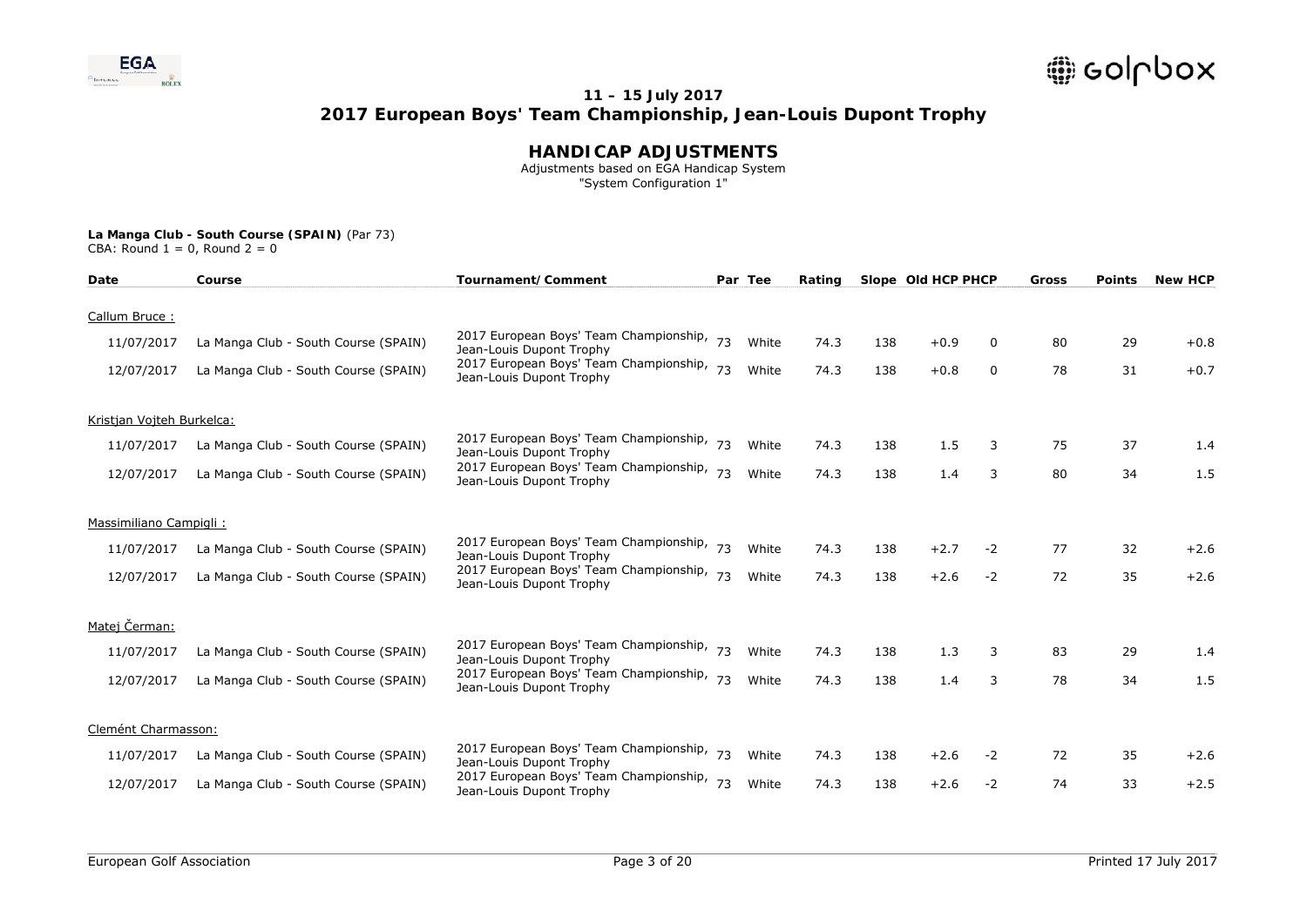

### **HANDICAP ADJUSTMENTS**

 Adjustments based on EGA Handicap System "System Configuration 1"

| Date             | Course                               | Tournament/Comment                                                    |    | Par Tee | Rating |     | Slope Old HCP PHCP |      | <b>Gross</b> | <b>Points</b> | <b>New HCP</b> |
|------------------|--------------------------------------|-----------------------------------------------------------------------|----|---------|--------|-----|--------------------|------|--------------|---------------|----------------|
|                  |                                      |                                                                       |    |         |        |     |                    |      |              |               |                |
| Jannik De Bruyn: |                                      |                                                                       |    |         |        |     |                    |      |              |               |                |
| 11/07/2017       | La Manga Club - South Course (SPAIN) | 2017 European Boys' Team Championship, 73<br>Jean-Louis Dupont Trophy |    | White   | 74.3   | 138 | $+2.6$             | $-2$ | 75           | 33            | $+2.5$         |
| 12/07/2017       | La Manga Club - South Course (SPAIN) | 2017 European Boys' Team Championship,<br>Jean-Louis Dupont Trophy    | 73 | White   | 74.3   | 138 | $+2.5$             | $-2$ | 73           | 34            | $+2.4$         |
| Mats Ege:        |                                      |                                                                       |    |         |        |     |                    |      |              |               |                |
| 11/07/2017       | La Manga Club - South Course (SPAIN) | 2017 European Boys' Team Championship, 73<br>Jean-Louis Dupont Trophy |    | White   | 74.3   | 138 | $+0.6$             | -1   | 83           | 27            | $+0.5$         |
| 12/07/2017       | La Manga Club - South Course (SPAIN) | 2017 European Boys' Team Championship, 73<br>Jean-Louis Dupont Trophy |    | White   | 74.3   | 138 | $+0.5$             | 1    | 84           | 26            | $+0.4$         |
| Ludwig Eriksson: |                                      |                                                                       |    |         |        |     |                    |      |              |               |                |
| 11/07/2017       | La Manga Club - South Course (SPAIN) | 2017 European Boys' Team Championship, 73<br>Jean-Louis Dupont Trophy |    | White   | 74.3   | 138 | $+1.2$             | 0    | 74           | 35            | $+1.2$         |
| 12/07/2017       | La Manga Club - South Course (SPAIN) | 2017 European Boys' Team Championship, 73<br>Jean-Louis Dupont Trophy |    | White   | 74.3   | 138 | $+1.2$             | 0    | 73           | 36            | $+1.2$         |
| Angus Flanagan:  |                                      |                                                                       |    |         |        |     |                    |      |              |               |                |
| 11/07/2017       | La Manga Club - South Course (SPAIN) | 2017 European Boys' Team Championship, 73<br>Jean-Louis Dupont Trophy |    | White   | 74.3   | 138 | $+2.7$             | $-2$ | 84           | 27            | $+2.6$         |
| 12/07/2017       | La Manga Club - South Course (SPAIN) | 2017 European Boys' Team Championship, 73<br>Jean-Louis Dupont Trophy |    | White   | 74.3   | 138 | $+2.6$             | $-2$ | 70           | 37            | $+2.7$         |
| Harry Goddard:   |                                      |                                                                       |    |         |        |     |                    |      |              |               |                |
| 11/07/2017       | La Manga Club - South Course (SPAIN) | 2017 European Boys' Team Championship,<br>Jean-Louis Dupont Trophy    | 73 | White   | 74.3   | 138 | $+2.3$             | $-2$ | 78           | 29            | $+2.2$         |
| 12/07/2017       | La Manga Club - South Course (SPAIN) | 2017 European Boys' Team Championship, 73<br>Jean-Louis Dupont Trophy |    | White   | 74.3   | 138 | $+2.2$             | $-1$ | 78           | 30            | $+2.1$         |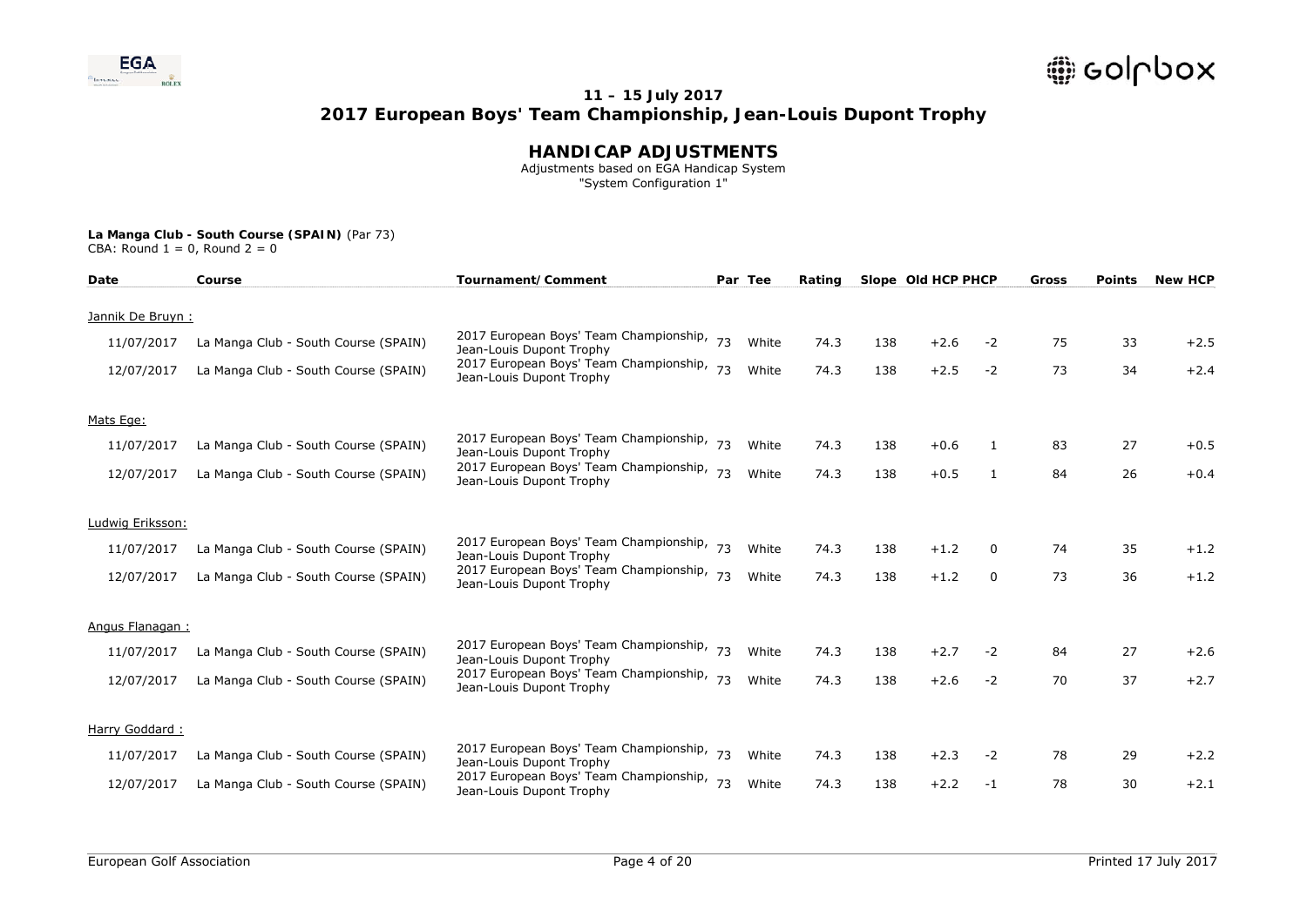

### **HANDICAP ADJUSTMENTS**

 Adjustments based on EGA Handicap System "System Configuration 1"

| Date              | Course                               | Tournament/Comment                                                    |    | Par Tee | Rating |     | Slope Old HCP PHCP |      | Gross | <b>Points</b> | <b>New HCP</b> |
|-------------------|--------------------------------------|-----------------------------------------------------------------------|----|---------|--------|-----|--------------------|------|-------|---------------|----------------|
| Falko Hanisch:    |                                      |                                                                       |    |         |        |     |                    |      |       |               |                |
|                   |                                      | 2017 European Boys' Team Championship, 73                             |    |         |        |     |                    |      |       |               |                |
| 11/07/2017        | La Manga Club - South Course (SPAIN) | Jean-Louis Dupont Trophy                                              |    | White   | 74.3   | 138 | $+3.7$             | -3   | 68    | 38            | $+3.9$         |
| 12/07/2017        | La Manga Club - South Course (SPAIN) | 2017 European Boys' Team Championship, 73<br>Jean-Louis Dupont Trophy |    | White   | 74.3   | 138 | $+3.9$             | $-3$ | 72    | 34            | $+3.8$         |
| Jack Hearn:       |                                      |                                                                       |    |         |        |     |                    |      |       |               |                |
| 11/07/2017        | La Manga Club - South Course (SPAIN) | 2017 European Boys' Team Championship, 73<br>Jean-Louis Dupont Trophy |    | White   | 74.3   | 138 | $+0.7$             | 0    | 74    | 35            | $+0.7$         |
| 12/07/2017        | La Manga Club - South Course (SPAIN) | 2017 European Boys' Team Championship,<br>Jean-Louis Dupont Trophy    | 73 | White   | 74.3   | 138 | $+0.7$             | 0    | 71    | 38            | $+0.9$         |
| Nicolai Højgaard: |                                      |                                                                       |    |         |        |     |                    |      |       |               |                |
| 11/07/2017        | La Manga Club - South Course (SPAIN) | 2017 European Boys' Team Championship, 73<br>Jean-Louis Dupont Trophy |    | White   | 74.3   | 138 | $+2.8$             | $-2$ | 75    | 33            | $+2.7$         |
| 12/07/2017        | La Manga Club - South Course (SPAIN) | 2017 European Boys' Team Championship, 73<br>Jean-Louis Dupont Trophy |    | White   | 74.3   | 138 | $+2.7$             | $-2$ | 71    | 36            | $+2.7$         |
| Rasmus Højgaard:  |                                      |                                                                       |    |         |        |     |                    |      |       |               |                |
| 11/07/2017        | La Manga Club - South Course (SPAIN) | 2017 European Boys' Team Championship,<br>Jean-Louis Dupont Trophy    |    | White   | 74.3   | 138 | $+3.3$             | -3   | 78    | 28            | $+3.2$         |
| 12/07/2017        | La Manga Club - South Course (SPAIN) | 2017 European Boys' Team Championship, 73<br>Jean-Louis Dupont Trophy |    | White   | 74.3   | 138 | $+3.2$             | $-3$ | 72    | 34            | $+3.1$         |
| Matias Honkala:   |                                      |                                                                       |    |         |        |     |                    |      |       |               |                |
| 11/07/2017        | La Manga Club - South Course (SPAIN) | 2017 European Boys' Team Championship,<br>Jean-Louis Dupont Trophy    | 73 | White   | 74.3   | 138 | $+4.0$             | -4   | 70    | 35            | $+4.0$         |
| 12/07/2017        | La Manga Club - South Course (SPAIN) | 2017 European Boys' Team Championship, 73<br>Jean-Louis Dupont Trophy |    | White   | 74.3   | 138 | $+4.0$             | $-4$ | 75    | 30            | $+3.9$         |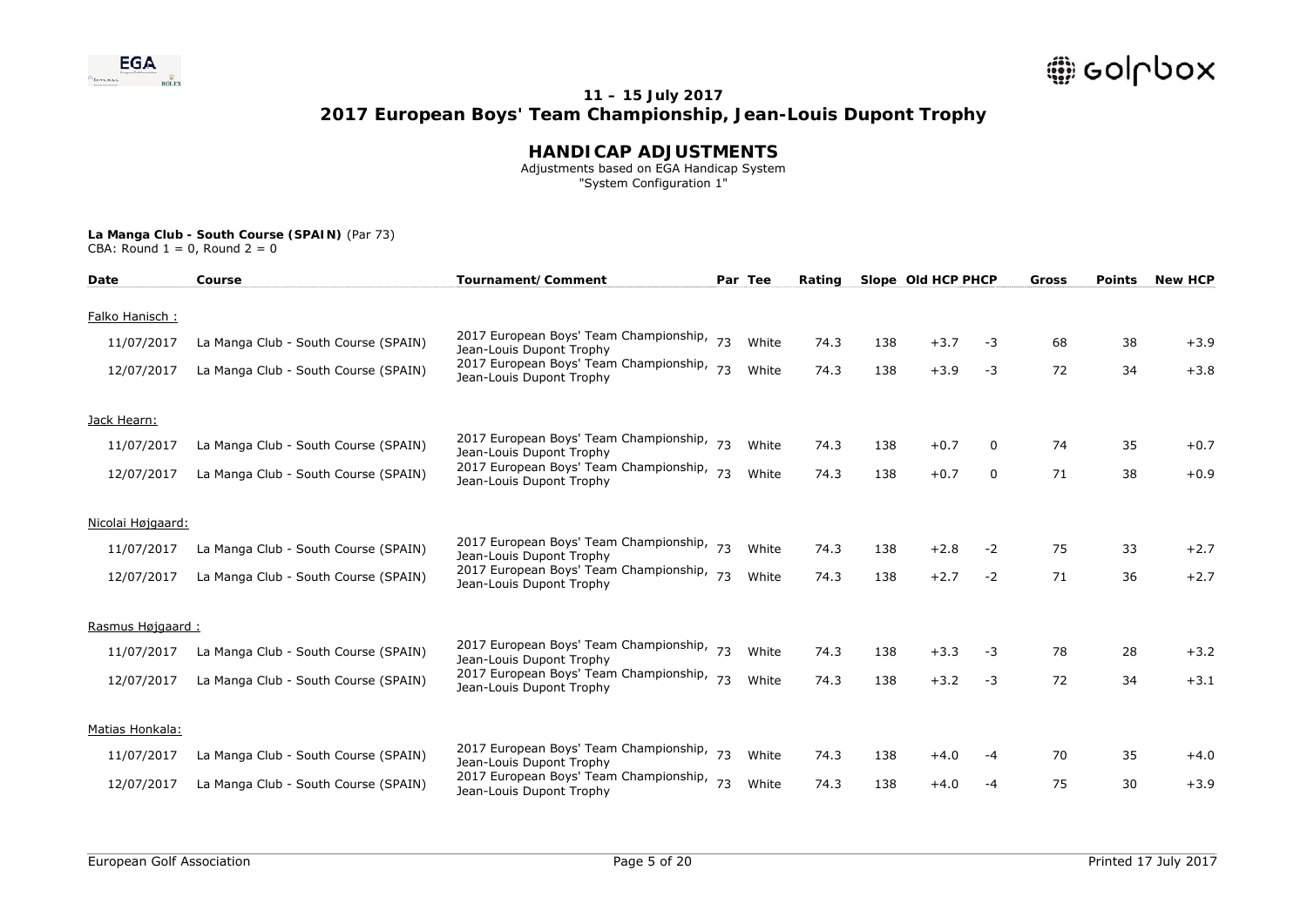

### **HANDICAP ADJUSTMENTS**

 Adjustments based on EGA Handicap System "System Configuration 1"

| Date                        | Course                               | Tournament/Comment                                                    |    | Par Tee | Rating |     | Slope Old HCP PHCP |              | Gross | <b>Points</b> | <b>New HCP</b> |
|-----------------------------|--------------------------------------|-----------------------------------------------------------------------|----|---------|--------|-----|--------------------|--------------|-------|---------------|----------------|
| Darren Howie:               |                                      |                                                                       |    |         |        |     |                    |              |       |               |                |
| 11/07/2017                  | La Manga Club - South Course (SPAIN) | 2017 European Boys' Team Championship, 73<br>Jean-Louis Dupont Trophy |    | White   | 74.3   | 138 | $+3.0$             | $-2$         | 72    | 35            | $+3.0$         |
| 12/07/2017                  | La Manga Club - South Course (SPAIN) | 2017 European Boys' Team Championship,<br>Jean-Louis Dupont Trophy    | 73 | White   | 74.3   | 138 | $+3.0$             | $-2$         | 73    | 34            | $+2.9$         |
| Petr Hruby:                 |                                      |                                                                       |    |         |        |     |                    |              |       |               |                |
| 11/07/2017                  | La Manga Club - South Course (SPAIN) | 2017 European Boys' Team Championship, 73<br>Jean-Louis Dupont Trophy |    | White   | 74.3   | 138 | $+1.0$             | 0            | 79    | 30            | $+0.9$         |
| 12/07/2017                  | La Manga Club - South Course (SPAIN) | 2017 European Boys' Team Championship, 73<br>Jean-Louis Dupont Trophy |    | White   | 74.3   | 138 | $+0.9$             | $\mathbf{0}$ | 72    | 37            | $+1.0$         |
| Oliver Hundebøll Jørgensen: |                                      |                                                                       |    |         |        |     |                    |              |       |               |                |
| 11/07/2017                  | La Manga Club - South Course (SPAIN) | 2017 European Boys' Team Championship, 73<br>Jean-Louis Dupont Trophy |    | White   | 74.3   | 138 | $+2.9$             | $-2$         | 71    | 36            | $+2.9$         |
| 12/07/2017                  | La Manga Club - South Course (SPAIN) | 2017 European Boys' Team Championship,<br>Jean-Louis Dupont Trophy    | 73 | White   | 74.3   | 138 | $+2.9$             | $-2$         | 73    | 34            | $+2.8$         |
| Claus Jaeger:               |                                      |                                                                       |    |         |        |     |                    |              |       |               |                |
| 11/07/2017                  | La Manga Club - South Course (SPAIN) | 2017 European Boys' Team Championship, 73<br>Jean-Louis Dupont Trophy |    | White   | 74.3   | 138 | $+1.5$             | $-1$         | 75    | 33            | $+1.4$         |
| 12/07/2017                  | La Manga Club - South Course (SPAIN) | 2017 European Boys' Team Championship, 73<br>Jean-Louis Dupont Trophy |    | White   | 74.3   | 138 | $+1.4$             | $\Omega$     | 76    | 33            | $+1.3$         |
| Petr Janik:                 |                                      |                                                                       |    |         |        |     |                    |              |       |               |                |
| 11/07/2017                  | La Manga Club - South Course (SPAIN) | 2017 European Boys' Team Championship,<br>Jean-Louis Dupont Trophy    | 73 | White   | 74.3   | 138 | $+1.1$             | 0            | 78    | 31            | $+1.0$         |
| 12/07/2017                  | La Manga Club - South Course (SPAIN) | 2017 European Boys' Team Championship,<br>Jean-Louis Dupont Trophy    | 73 | White   | 74.3   | 138 | $+1.0$             | 0            | 72    | 37            | $+1.1$         |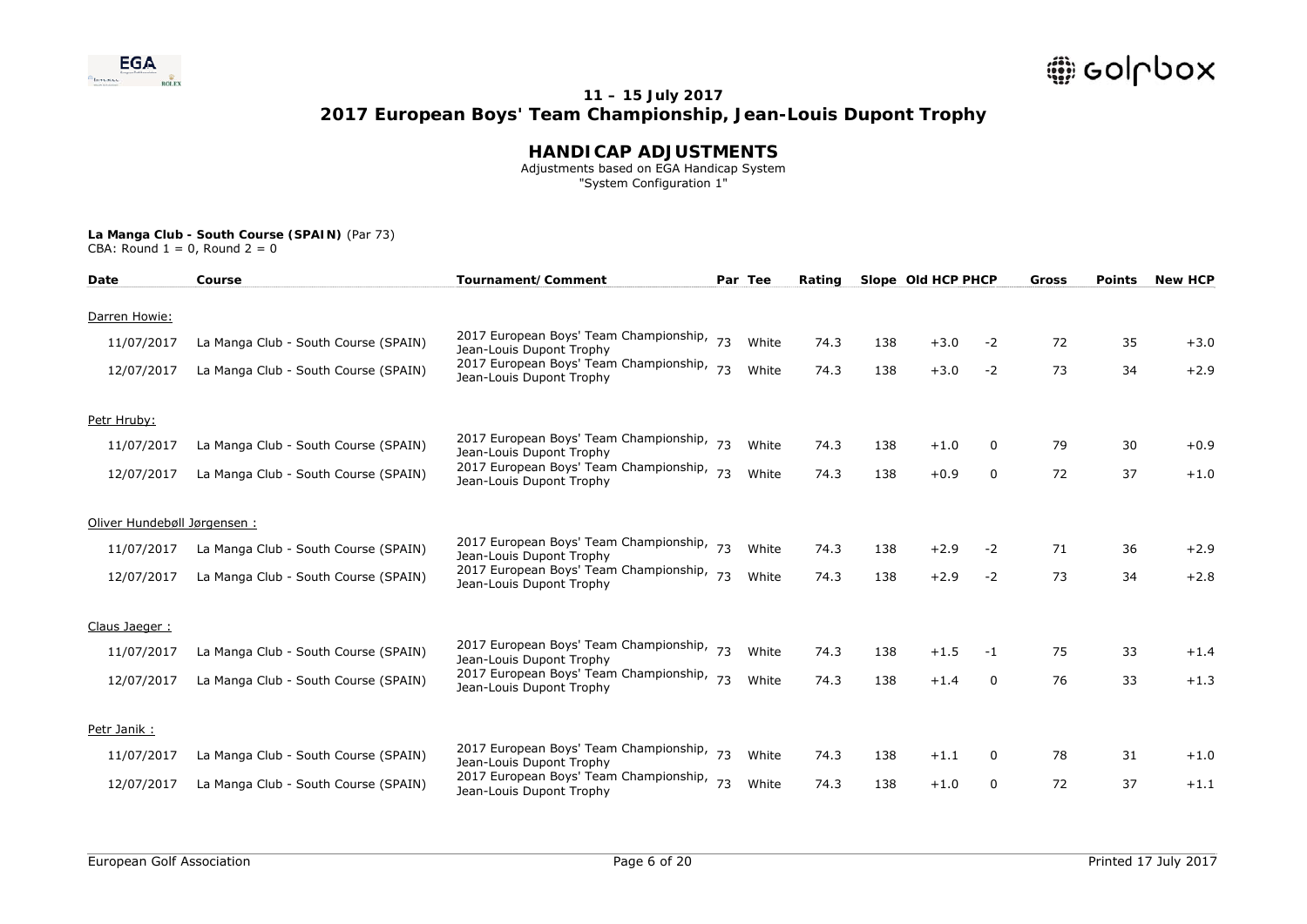

### **HANDICAP ADJUSTMENTS**

 Adjustments based on EGA Handicap System "System Configuration 1"

| Date                      | Course                               | Tournament/Comment                                                    |    | Par Tee | Rating |     | Slope Old HCP PHCP |              | Gross | <b>Points</b> | <b>New HCP</b> |
|---------------------------|--------------------------------------|-----------------------------------------------------------------------|----|---------|--------|-----|--------------------|--------------|-------|---------------|----------------|
| Eemeli Järvinen:          |                                      |                                                                       |    |         |        |     |                    |              |       |               |                |
|                           |                                      |                                                                       |    |         |        |     |                    |              |       |               |                |
| 11/07/2017                | La Manga Club - South Course (SPAIN) | 2017 European Boys' Team Championship, 73<br>Jean-Louis Dupont Trophy |    | White   | 74.3   | 138 | 0.8                | 2            | 77    | 34            | 0.9            |
| 12/07/2017                | La Manga Club - South Course (SPAIN) | 2017 European Boys' Team Championship, 73<br>Jean-Louis Dupont Trophy |    | White   | 74.3   | 138 | 0.9                | 2            | 75    | 36            | 0.9            |
| Jerry Ji:                 |                                      |                                                                       |    |         |        |     |                    |              |       |               |                |
| 11/07/2017                | La Manga Club - South Course (SPAIN) | 2017 European Boys' Team Championship, 73<br>Jean-Louis Dupont Trophy |    | White   | 74.3   | 138 | $+2.0$             | -1           | 72    | 36            | $+2.0$         |
| 12/07/2017                | La Manga Club - South Course (SPAIN) | 2017 European Boys' Team Championship,<br>Jean-Louis Dupont Trophy    | 73 | White   | 74.3   | 138 | $+2.0$             | $-1$         | 72    | 36            | $+2.0$         |
| Ben Jones:                |                                      |                                                                       |    |         |        |     |                    |              |       |               |                |
| 11/07/2017                | La Manga Club - South Course (SPAIN) | 2017 European Boys' Team Championship, 73<br>Jean-Louis Dupont Trophy |    | White   | 74.3   | 138 | $+3.4$             | -3           | 69    | 37            | $+3.5$         |
| 12/07/2017                | La Manga Club - South Course (SPAIN) | 2017 European Boys' Team Championship,<br>Jean-Louis Dupont Trophy    | 73 | White   | 74.3   | 138 | $+3.5$             | $-3$         | 74    | 32            | $+3.4$         |
| Paul Kamml:               |                                      |                                                                       |    |         |        |     |                    |              |       |               |                |
| 11/07/2017                | La Manga Club - South Course (SPAIN) | 2017 European Boys' Team Championship, 73                             |    | White   | 74.3   | 138 | $+1.1$             | 0            | 78    | 31            | $+1.0$         |
|                           |                                      | Jean-Louis Dupont Trophy                                              |    |         |        |     |                    |              |       |               |                |
| 12/07/2017                | La Manga Club - South Course (SPAIN) | 2017 European Boys' Team Championship, 73<br>Jean-Louis Dupont Trophy |    | White   | 74.3   | 138 | $+1.0$             | $\mathbf{0}$ | 72    | 37            | $+1.1$         |
| Frederick Korsgaard Sejr: |                                      |                                                                       |    |         |        |     |                    |              |       |               |                |
| 11/07/2017                | La Manga Club - South Course (SPAIN) | 2017 European Boys' Team Championship,<br>Jean-Louis Dupont Trophy    | 73 | White   | 74.3   | 138 | $+1.2$             | 0            | 76    | 33            | $+1.1$         |
| 12/07/2017                | La Manga Club - South Course (SPAIN) | 2017 European Boys' Team Championship,<br>Jean-Louis Dupont Trophy    | 73 | White   | 74.3   | 138 | $+1.1$             | 0            | 75    | 35            | $+1.1$         |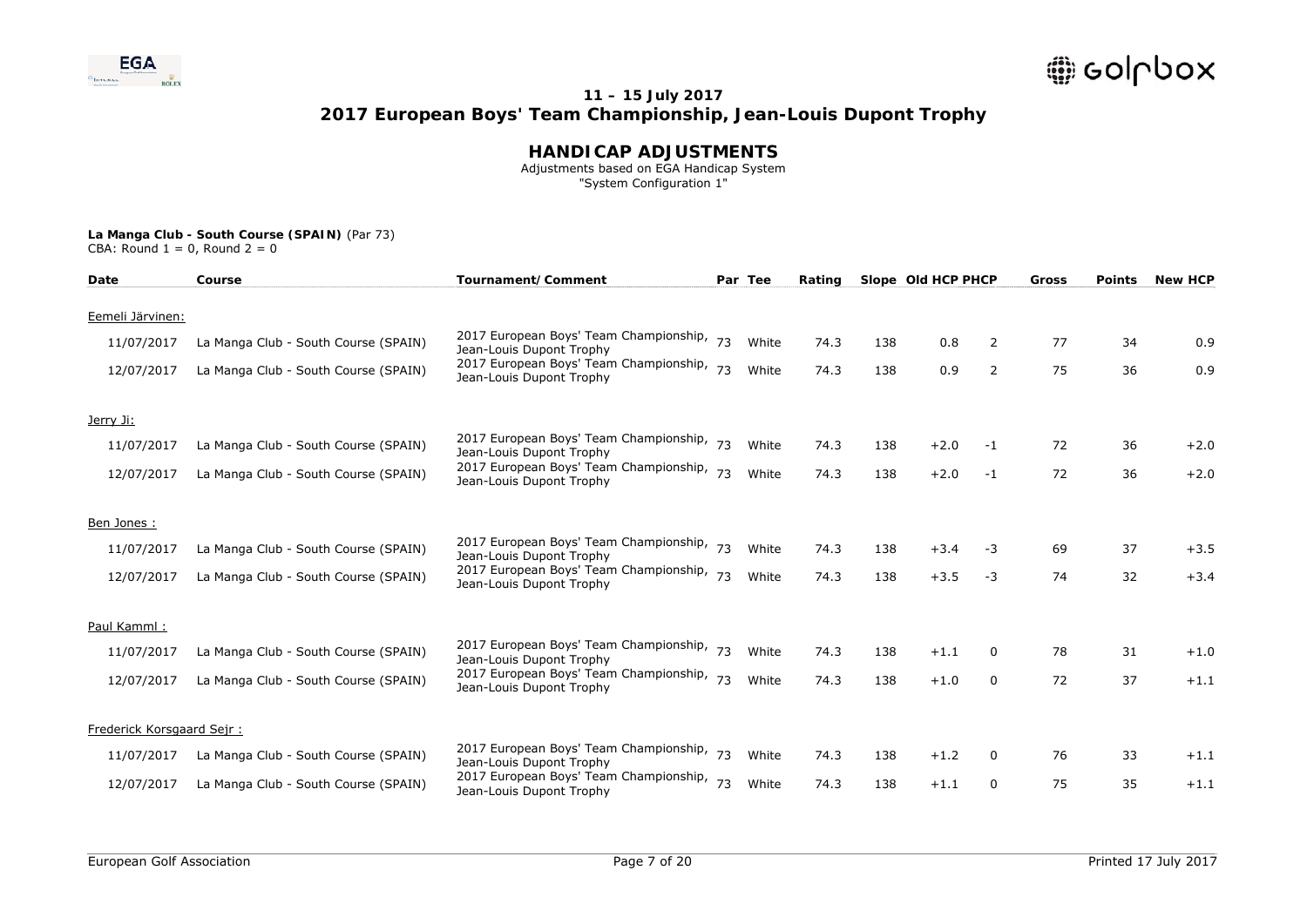

### **HANDICAP ADJUSTMENTS**

 Adjustments based on EGA Handicap System "System Configuration 1"

| Date             | Course                               | Tournament/Comment                                                    |    | Par Tee | Rating |     | Slope Old HCP PHCP |          | Gross | <b>Points</b> | <b>New HCP</b> |
|------------------|--------------------------------------|-----------------------------------------------------------------------|----|---------|--------|-----|--------------------|----------|-------|---------------|----------------|
| Henry Lai:       |                                      |                                                                       |    |         |        |     |                    |          |       |               |                |
|                  |                                      |                                                                       |    |         |        |     |                    |          |       |               |                |
| 11/07/2017       | La Manga Club - South Course (SPAIN) | 2017 European Boys' Team Championship, 73<br>Jean-Louis Dupont Trophy |    | White   | 74.3   | 138 | $+1.2$             | $\Omega$ | 74    | 35            | $+1.2$         |
| 12/07/2017       | La Manga Club - South Course (SPAIN) | 2017 European Boys' Team Championship, 73<br>Jean-Louis Dupont Trophy |    | White   | 74.3   | 138 | $+1.2$             | 0        | 77    | 32            | $+1.1$         |
| Kevin Latchayya: |                                      |                                                                       |    |         |        |     |                    |          |       |               |                |
| 11/07/2017       | La Manga Club - South Course (SPAIN) | 2017 European Boys' Team Championship, 73                             |    | White   | 74.3   | 138 | $+1.8$             | $-1$     | 73    | 35            | $+1.8$         |
|                  |                                      | Jean-Louis Dupont Trophy                                              |    |         |        |     |                    |          |       |               |                |
| 12/07/2017       | La Manga Club - South Course (SPAIN) | 2017 European Boys' Team Championship,<br>Jean-Louis Dupont Trophy    | 73 | White   | 74.3   | 138 | $+1.8$             | $-1$     | 70    | 38            | $+2.0$         |
|                  |                                      |                                                                       |    |         |        |     |                    |          |       |               |                |
| Gonzalo Leal:    |                                      |                                                                       |    |         |        |     |                    |          |       |               |                |
| 11/07/2017       | La Manga Club - South Course (SPAIN) | 2017 European Boys' Team Championship, 73<br>Jean-Louis Dupont Trophy |    | White   | 74.3   | 138 | $+1.7$             | $-1$     | 71    | 37            | $+1.8$         |
| 12/07/2017       | La Manga Club - South Course (SPAIN) | 2017 European Boys' Team Championship, 73                             |    | White   | 74.3   | 138 | $+1.8$             | $-1$     | 78    | 30            | $+1.7$         |
|                  |                                      | Jean-Louis Dupont Trophy                                              |    |         |        |     |                    |          |       |               |                |
| Irvine Lewis:    |                                      |                                                                       |    |         |        |     |                    |          |       |               |                |
|                  |                                      | 2017 European Boys' Team Championship, 73                             |    |         |        |     |                    |          |       |               |                |
| 11/07/2017       | La Manga Club - South Course (SPAIN) | Jean-Louis Dupont Trophy                                              |    | White   | 74.3   | 138 | 0.4                | 2        | 79    | 32            | 0.5            |
| 12/07/2017       | La Manga Club - South Course (SPAIN) | 2017 European Boys' Team Championship, 73<br>Jean-Louis Dupont Trophy |    | White   | 74.3   | 138 | 0.5                | 2        | 78    | 33            | 0.6            |
|                  |                                      |                                                                       |    |         |        |     |                    |          |       |               |                |
| David Li:        |                                      |                                                                       |    |         |        |     |                    |          |       |               |                |
| 11/07/2017       | La Manga Club - South Course (SPAIN) | 2017 European Boys' Team Championship,                                | 73 | White   | 74.3   | 138 | $+1.9$             | $-1$     | 75    | 33            | $+1.8$         |
|                  |                                      | Jean-Louis Dupont Trophy                                              |    |         |        |     |                    |          |       |               |                |
| 12/07/2017       | La Manga Club - South Course (SPAIN) | 2017 European Boys' Team Championship, 73<br>Jean-Louis Dupont Trophy |    | White   | 74.3   | 138 | $+1.8$             | $-1$     | 73    | 36            | $+1.8$         |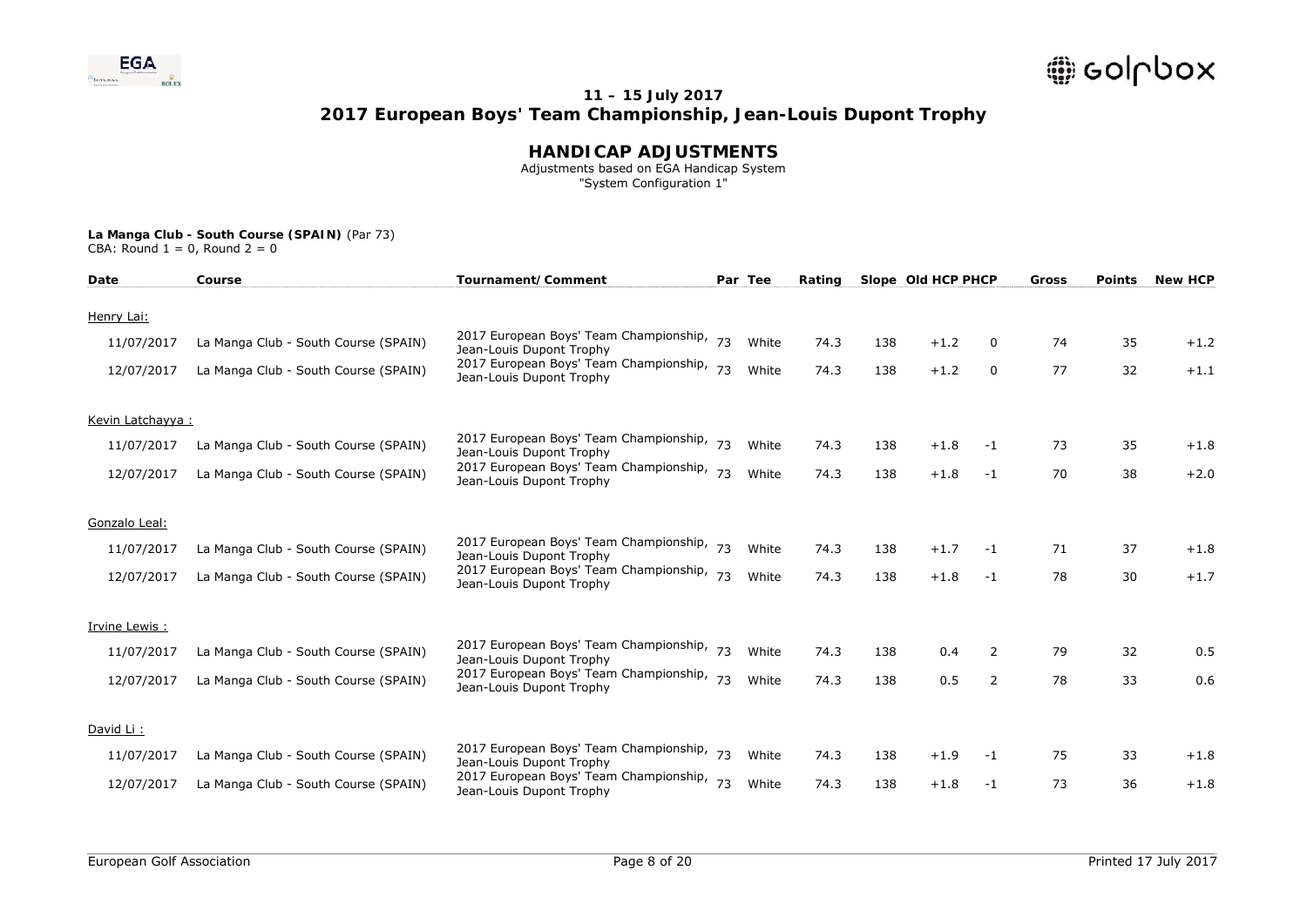

### **HANDICAP ADJUSTMENTS**

 Adjustments based on EGA Handicap System "System Configuration 1"

| Date                      | Course                               | Tournament/Comment                                                    |    | Par Tee | Rating |     | Slope Old HCP PHCP |      | Gross | <b>Points</b> | <b>New HCP</b> |
|---------------------------|--------------------------------------|-----------------------------------------------------------------------|----|---------|--------|-----|--------------------|------|-------|---------------|----------------|
| Eugenio Lopez - Chacarra: |                                      |                                                                       |    |         |        |     |                    |      |       |               |                |
| 11/07/2017                | La Manga Club - South Course (SPAIN) | 2017 European Boys' Team Championship, 73<br>Jean-Louis Dupont Trophy |    | White   | 74.3   | 138 | $+3.3$             | -3   | 73    | 33            | $+3.2$         |
| 12/07/2017                | La Manga Club - South Course (SPAIN) | 2017 European Boys' Team Championship, 73<br>Jean-Louis Dupont Trophy |    | White   | 74.3   | 138 | $+3.2$             | $-3$ | 69    | 37            | $+3.3$         |
| Pavol Mach:               |                                      |                                                                       |    |         |        |     |                    |      |       |               |                |
| 11/07/2017                | La Manga Club - South Course (SPAIN) | 2017 European Boys' Team Championship, 73<br>Jean-Louis Dupont Trophy |    | White   | 74.3   | 138 | $+1.2$             | 0    | 74    | 35            | $+1.2$         |
| 12/07/2017                | La Manga Club - South Course (SPAIN) | 2017 European Boys' Team Championship,<br>Jean-Louis Dupont Trophy    | 73 | White   | 74.3   | 138 | $+1.2$             | 0    | 71    | 38            | $+1.4$         |
| Veeti Mähönen:            |                                      |                                                                       |    |         |        |     |                    |      |       |               |                |
| 11/07/2017                | La Manga Club - South Course (SPAIN) | 2017 European Boys' Team Championship, 73<br>Jean-Louis Dupont Trophy |    | White   | 74.3   | 138 | $+0.7$             | 0    | 77    | 33            | $+0.6$         |
| 12/07/2017                | La Manga Club - South Course (SPAIN) | 2017 European Boys' Team Championship, 73<br>Jean-Louis Dupont Trophy |    | White   | 74.3   | 138 | $+0.6$             | 1    | 75    | 35            | $+0.6$         |
| Giovanni Manzoni:         |                                      |                                                                       |    |         |        |     |                    |      |       |               |                |
| 11/07/2017                | La Manga Club - South Course (SPAIN) | 2017 European Boys' Team Championship, 73<br>Jean-Louis Dupont Trophy |    | White   | 74.3   | 138 | $+2.8$             | $-2$ | 73    | 34            | $+2.7$         |
| 12/07/2017                | La Manga Club - South Course (SPAIN) | 2017 European Boys' Team Championship, 73<br>Jean-Louis Dupont Trophy |    | White   | 74.3   | 138 | $+2.7$             | $-2$ | 73    | 34            | $+2.6$         |
| Paul Margolis:            |                                      |                                                                       |    |         |        |     |                    |      |       |               |                |
| 11/07/2017                | La Manga Club - South Course (SPAIN) | 2017 European Boys' Team Championship,<br>Jean-Louis Dupont Trophy    | 73 | White   | 74.3   | 138 | $+1.6$             | -1   | 78    | 30            | $+1.5$         |
| 12/07/2017                | La Manga Club - South Course (SPAIN) | 2017 European Boys' Team Championship, 73<br>Jean-Louis Dupont Trophy |    | White   | 74.3   | 138 | $+1.5$             | $-1$ | 72    | 36            | $+1.5$         |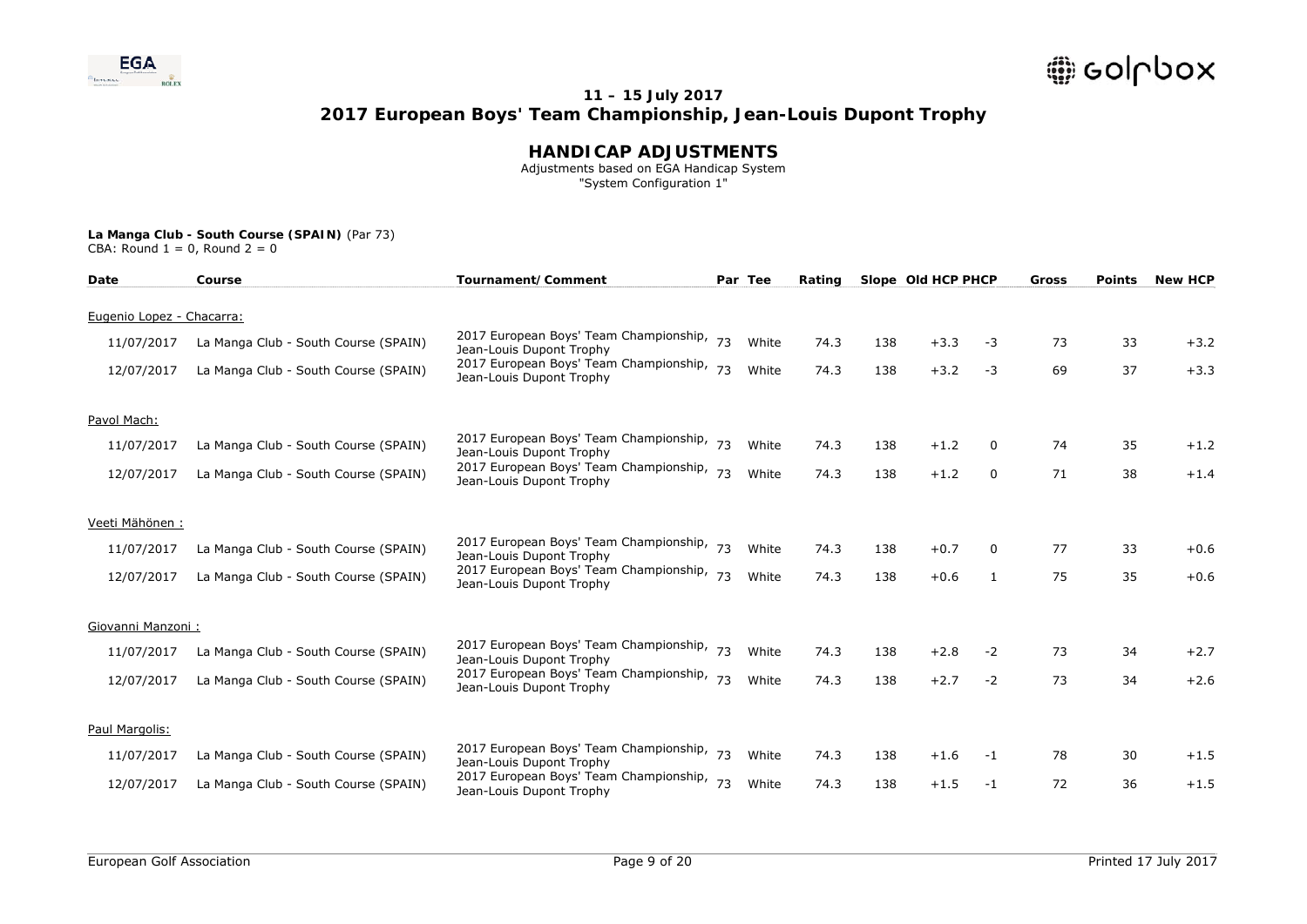

### **HANDICAP ADJUSTMENTS**

 Adjustments based on EGA Handicap System "System Configuration 1"

| Date            | Course                               | Tournament/Comment                                                    |    | Par Tee | Rating |     | Slope Old HCP PHCP |      | Gross | <b>Points</b> | <b>New HCP</b> |
|-----------------|--------------------------------------|-----------------------------------------------------------------------|----|---------|--------|-----|--------------------|------|-------|---------------|----------------|
| Borja Martín:   |                                      |                                                                       |    |         |        |     |                    |      |       |               |                |
| 11/07/2017      | La Manga Club - South Course (SPAIN) | 2017 European Boys' Team Championship, 73<br>Jean-Louis Dupont Trophy |    | White   | 74.3   | 138 | $+0.9$             | 0    | 72    | 37            | $+1.0$         |
| 12/07/2017      | La Manga Club - South Course (SPAIN) | 2017 European Boys' Team Championship,<br>Jean-Louis Dupont Trophy    | 73 | White   | 74.3   | 138 | $+1.0$             | 0    | 70    | 39            | $+1.3$         |
| Dimitri Mary:   |                                      |                                                                       |    |         |        |     |                    |      |       |               |                |
| 11/07/2017      | La Manga Club - South Course (SPAIN) | 2017 European Boys' Team Championship, 73<br>Jean-Louis Dupont Trophy |    | White   | 74.3   | 138 | $+2.5$             | $-2$ | 73    | 34            | $+2.4$         |
| 12/07/2017      | La Manga Club - South Course (SPAIN) | 2017 European Boys' Team Championship, 73<br>Jean-Louis Dupont Trophy |    | White   | 74.3   | 138 | $+2.4$             | $-2$ | 69    | 38            | $+2.6$         |
| Kristoffer Max: |                                      |                                                                       |    |         |        |     |                    |      |       |               |                |
| 11/07/2017      | La Manga Club - South Course (SPAIN) | 2017 European Boys' Team Championship, 73<br>Jean-Louis Dupont Trophy |    | White   | 74.3   | 138 | $+1.7$             | $-1$ | 69    | 39            | $+2.0$         |
| 12/07/2017      | La Manga Club - South Course (SPAIN) | 2017 European Boys' Team Championship,<br>Jean-Louis Dupont Trophy    | 73 | White   | 74.3   | 138 | $+2.0$             | $-1$ | 71    | 37            | $+2.1$         |
| Tim Mayer:      |                                      |                                                                       |    |         |        |     |                    |      |       |               |                |
| 11/07/2017      | La Manga Club - South Course (SPAIN) | 2017 European Boys' Team Championship, 73<br>Jean-Louis Dupont Trophy |    | White   | 74.3   | 138 | $+2.2$             | $-1$ | 80    | 29            | $+2.1$         |
| 12/07/2017      | La Manga Club - South Course (SPAIN) | 2017 European Boys' Team Championship,<br>Jean-Louis Dupont Trophy    | 73 | White   | 74.3   | 138 | $+2.1$             | $-1$ | 75    | 33            | $+2.0$         |
| Eric Mcintosh:  |                                      |                                                                       |    |         |        |     |                    |      |       |               |                |
| 11/07/2017      | La Manga Club - South Course (SPAIN) | 2017 European Boys' Team Championship,<br>Jean-Louis Dupont Trophy    | 73 | White   | 74.3   | 138 | $+1.9$             | -1   | 77    | 31            | $+1.8$         |
| 12/07/2017      | La Manga Club - South Course (SPAIN) | 2017 European Boys' Team Championship,<br>Jean-Louis Dupont Trophy    | 73 | White   | 74.3   | 138 | $+1.8$             | $-1$ | 74    | 34            | $+1.7$         |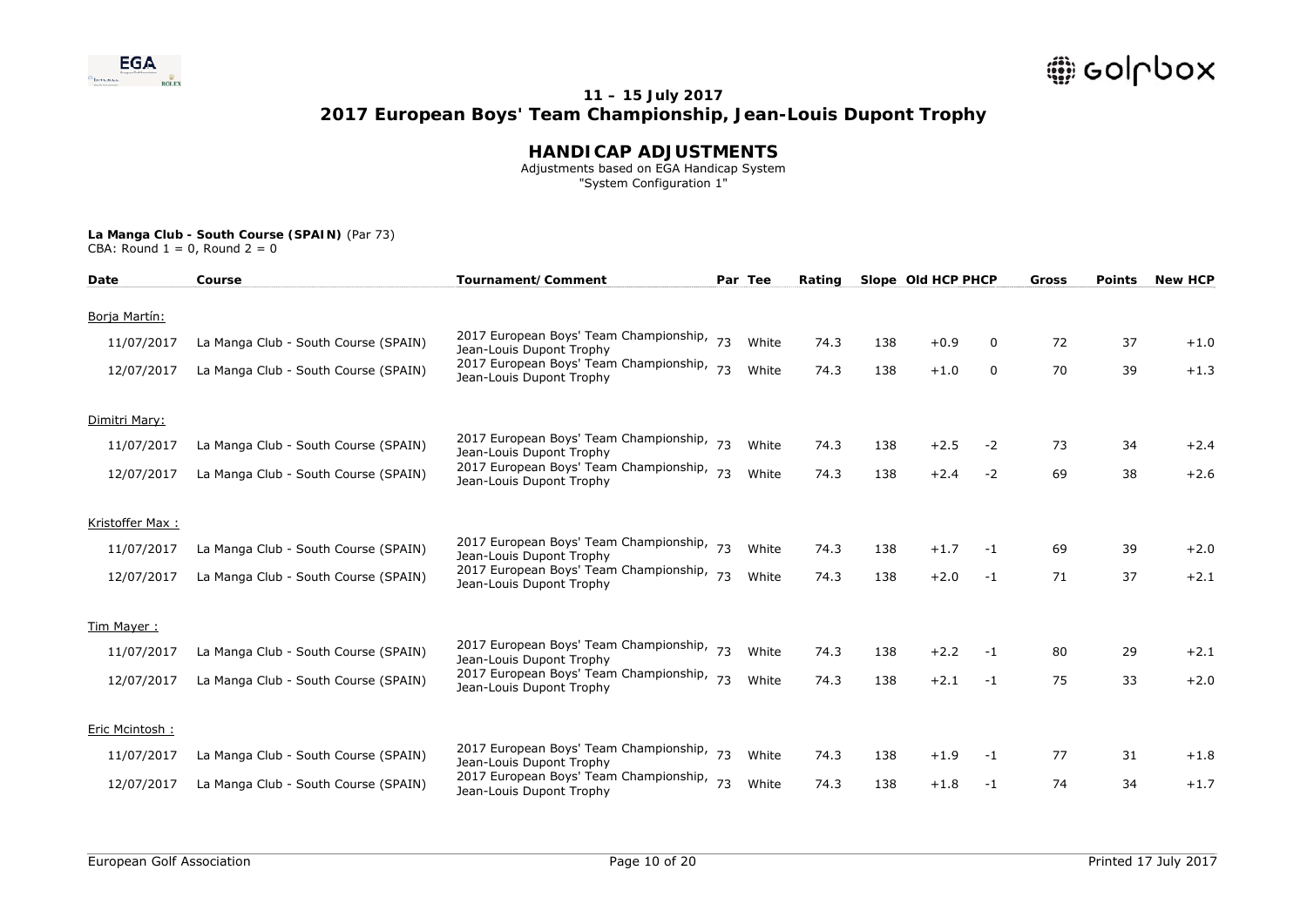

### **HANDICAP ADJUSTMENTS**

 Adjustments based on EGA Handicap System "System Configuration 1"

| Date                          | Course                               | Tournament/Comment                                                    |    | Par Tee | Rating |     | Slope Old HCP PHCP |              | Gross | <b>Points</b> | <b>New HCP</b> |
|-------------------------------|--------------------------------------|-----------------------------------------------------------------------|----|---------|--------|-----|--------------------|--------------|-------|---------------|----------------|
| Ignacio Montero:              |                                      |                                                                       |    |         |        |     |                    |              |       |               |                |
|                               |                                      |                                                                       |    |         |        |     |                    |              |       |               |                |
| 11/07/2017                    | La Manga Club - South Course (SPAIN) | 2017 European Boys' Team Championship, 73<br>Jean-Louis Dupont Trophy |    | White   | 74.3   | 138 | $+2.3$             | $-2$         | 70    | 38            | $+2.5$         |
| 12/07/2017                    | La Manga Club - South Course (SPAIN) | 2017 European Boys' Team Championship, 73<br>Jean-Louis Dupont Trophy |    | White   | 74.3   | 138 | $+2.5$             | $-2$         | 70    | 37            | $+2.6$         |
| Robert Moran:                 |                                      |                                                                       |    |         |        |     |                    |              |       |               |                |
| 11/07/2017                    | La Manga Club - South Course (SPAIN) | 2017 European Boys' Team Championship, 73<br>Jean-Louis Dupont Trophy |    | White   | 74.3   | 138 | $+0.7$             | 0            | 85    | 26            | $+0.6$         |
| 12/07/2017                    | La Manga Club - South Course (SPAIN) | 2017 European Boys' Team Championship, 73<br>Jean-Louis Dupont Trophy |    | White   | 74.3   | 138 | $+0.6$             | 1            | 76    | 34            | $+0.5$         |
| Luka Naglic:                  |                                      |                                                                       |    |         |        |     |                    |              |       |               |                |
| 11/07/2017                    | La Manga Club - South Course (SPAIN) | 2017 European Boys' Team Championship, 73<br>Jean-Louis Dupont Trophy |    | White   | 74.3   | 138 | $+0.5$             | $\mathbf{1}$ | 74    | 36            | $+0.5$         |
| 12/07/2017                    | La Manga Club - South Course (SPAIN) | 2017 European Boys' Team Championship, 73<br>Jean-Louis Dupont Trophy |    | White   | 74.3   | 138 | $+0.5$             | 1            | 73    | 37            | $+0.6$         |
| Gabriel Naveau:               |                                      |                                                                       |    |         |        |     |                    |              |       |               |                |
| 11/07/2017                    | La Manga Club - South Course (SPAIN) | 2017 European Boys' Team Championship, 73<br>Jean-Louis Dupont Trophy |    | White   | 74.3   | 138 | $+1.2$             | $\Omega$     | 78    | 31            | $+1.1$         |
| 12/07/2017                    | La Manga Club - South Course (SPAIN) | 2017 European Boys' Team Championship, 73<br>Jean-Louis Dupont Trophy |    | White   | 74.3   | 138 | $+1.1$             | $\Omega$     | 74    | 35            | $+1.1$         |
| Rasmus Neergaard - Petersen : |                                      |                                                                       |    |         |        |     |                    |              |       |               |                |
|                               |                                      |                                                                       |    |         |        |     |                    |              |       |               |                |
| 11/07/2017                    | La Manga Club - South Course (SPAIN) | 2017 European Boys' Team Championship,<br>Jean-Louis Dupont Trophy    | 73 | White   | 74.3   | 138 | $+3.0$             | $-2$         | 76    | 31            | $+2.9$         |
| 12/07/2017                    | La Manga Club - South Course (SPAIN) | 2017 European Boys' Team Championship, 73<br>Jean-Louis Dupont Trophy |    | White   | 74.3   | 138 | $+2.9$             | $-2$         | 71    | 36            | $+2.9$         |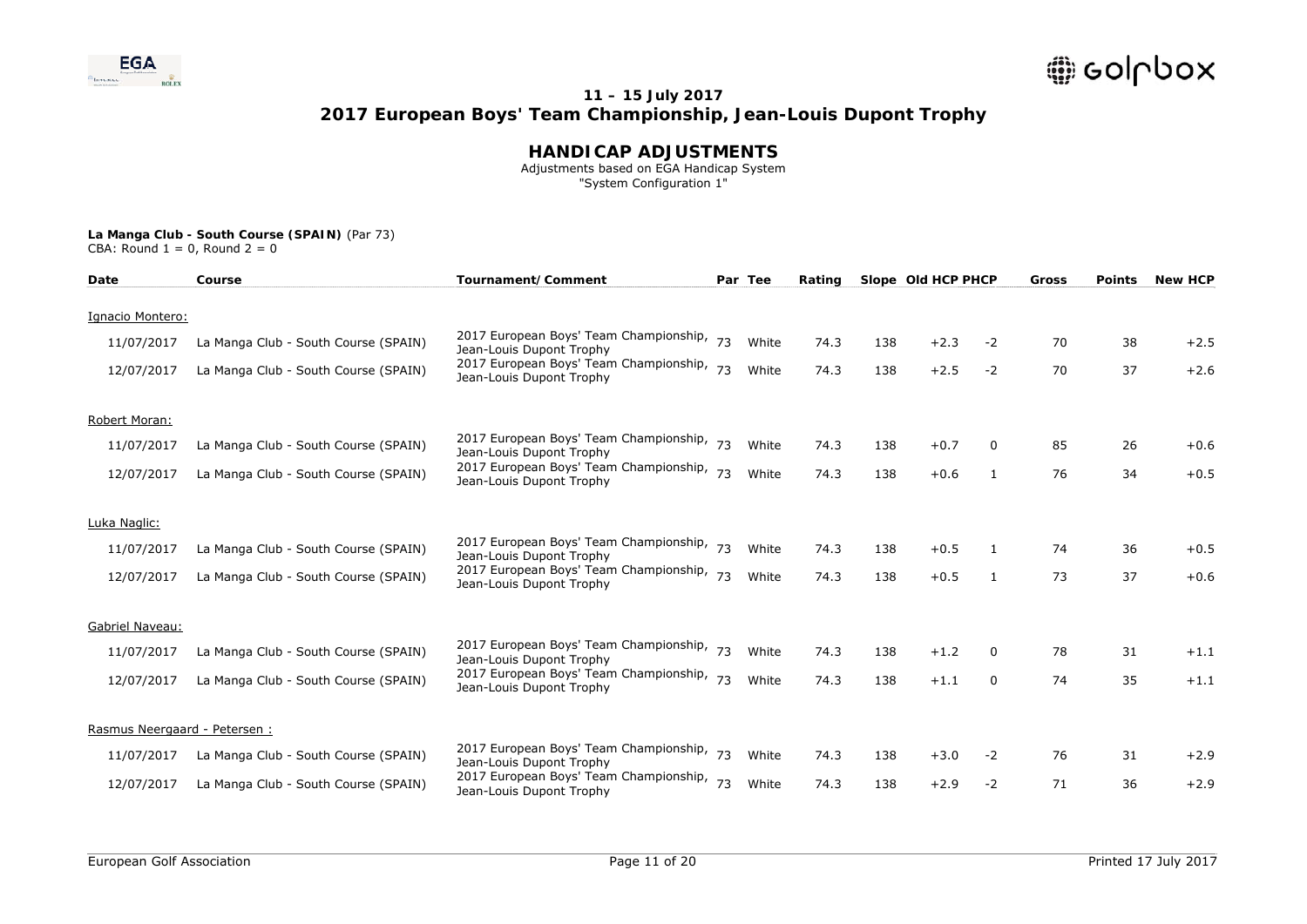

### **HANDICAP ADJUSTMENTS**

 Adjustments based on EGA Handicap System "System Configuration 1"

| Date                 | Course                               | Tournament/Comment                                                    |    | Par Tee | Rating |     | Slope Old HCP PHCP |          | Gross | <b>Points</b> | <b>New HCP</b> |
|----------------------|--------------------------------------|-----------------------------------------------------------------------|----|---------|--------|-----|--------------------|----------|-------|---------------|----------------|
| David Nyfjall:       |                                      |                                                                       |    |         |        |     |                    |          |       |               |                |
| 11/07/2017           | La Manga Club - South Course (SPAIN) | 2017 European Boys' Team Championship, 73<br>Jean-Louis Dupont Trophy |    | White   | 74.3   | 138 | $+2.4$             | $-2$     | 76    | 31            | $+2.3$         |
| 12/07/2017           | La Manga Club - South Course (SPAIN) | 2017 European Boys' Team Championship,<br>Jean-Louis Dupont Trophy    | 73 | White   | 74.3   | 138 | $+2.3$             | $-2$     | 70    | 37            | $+2.4$         |
| Richard Oles:        |                                      |                                                                       |    |         |        |     |                    |          |       |               |                |
| 11/07/2017           | La Manga Club - South Course (SPAIN) | 2017 European Boys' Team Championship, 73<br>Jean-Louis Dupont Trophy |    | White   | 74.3   | 138 | 1.5                | 3        | 86    | 26            | 1.6            |
| 12/07/2017           | La Manga Club - South Course (SPAIN) | 2017 European Boys' Team Championship,<br>Jean-Louis Dupont Trophy    | 73 | White   | 74.3   | 138 | 1.6                | 3        | 79    | 33            | 1.7            |
| Julien Paltrinieri : |                                      |                                                                       |    |         |        |     |                    |          |       |               |                |
| 11/07/2017           | La Manga Club - South Course (SPAIN) | 2017 European Boys' Team Championship, 73<br>Jean-Louis Dupont Trophy |    | White   | 74.3   | 138 | $+1.2$             | 0        | 77    | 32            | $+1.1$         |
| 12/07/2017           | La Manga Club - South Course (SPAIN) | 2017 European Boys' Team Championship,<br>Jean-Louis Dupont Trophy    | 73 | White   | 74.3   | 138 | $+1.1$             | 0        | 74    | 35            | $+1.1$         |
| Perre Papunen :      |                                      |                                                                       |    |         |        |     |                    |          |       |               |                |
| 11/07/2017           | La Manga Club - South Course (SPAIN) | 2017 European Boys' Team Championship,<br>Jean-Louis Dupont Trophy    |    | White   | 74.3   | 138 | $+1.4$             | 0        | 78    | 33            | $+1.3$         |
| 12/07/2017           | La Manga Club - South Course (SPAIN) | 2017 European Boys' Team Championship, 73<br>Jean-Louis Dupont Trophy |    | White   | 74.3   | 138 | $+1.3$             | $\Omega$ | 80    | 29            | $+1.2$         |
| John Paterson:       |                                      |                                                                       |    |         |        |     |                    |          |       |               |                |
| 11/07/2017           | La Manga Club - South Course (SPAIN) | 2017 European Boys' Team Championship,<br>Jean-Louis Dupont Trophy    | 73 | White   | 74.3   | 138 | $+1.0$             | 0        | 79    | 31            | $+0.9$         |
| 12/07/2017           | La Manga Club - South Course (SPAIN) | 2017 European Boys' Team Championship, 73<br>Jean-Louis Dupont Trophy |    | White   | 74.3   | 138 | $+0.9$             | 0        | 76    | 33            | $+0.8$         |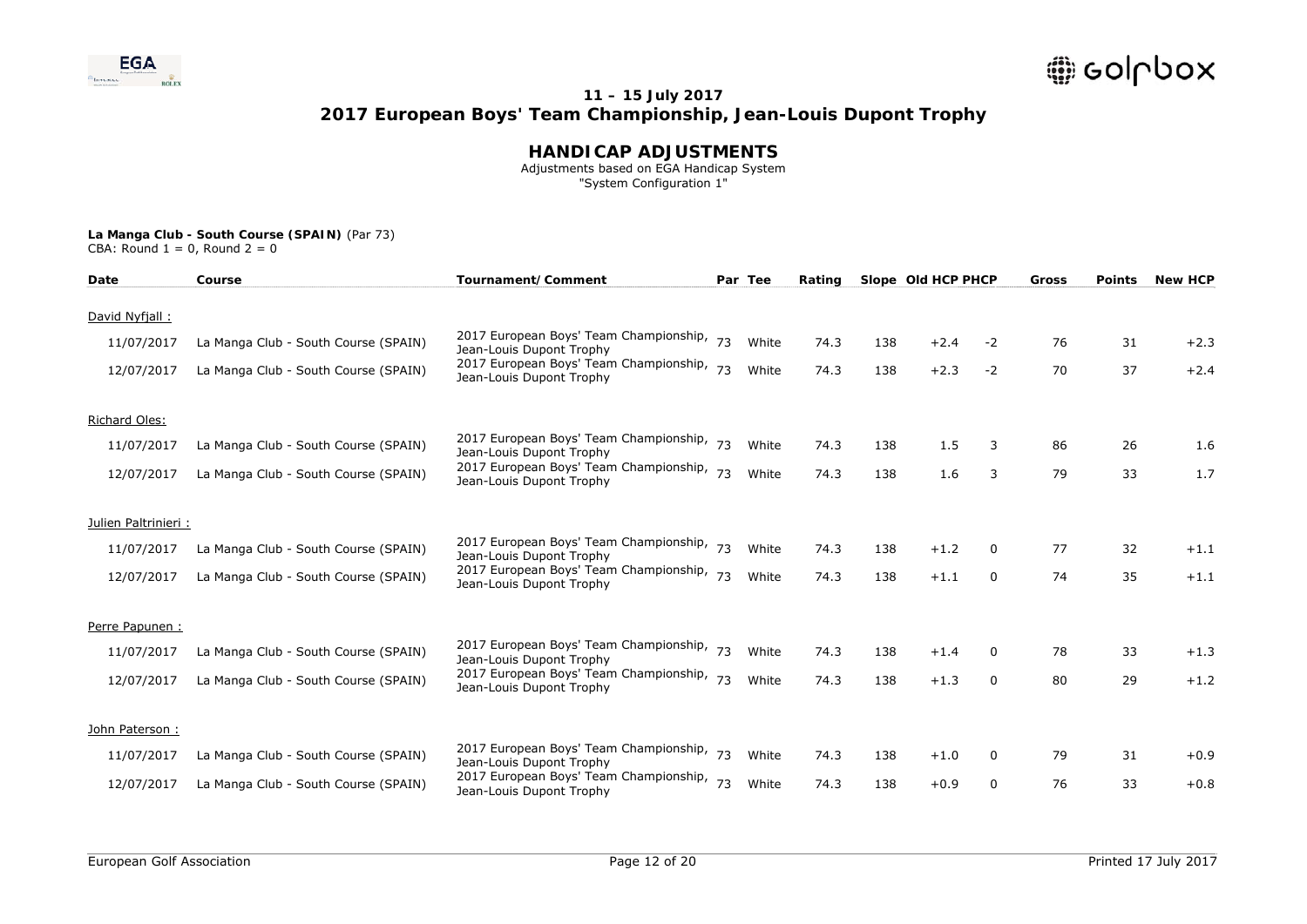

### **HANDICAP ADJUSTMENTS**

 Adjustments based on EGA Handicap System "System Configuration 1"

| Date                     | Course                               | Tournament/Comment                                                    |    | Par Tee | Rating |     | Slope Old HCP PHCP |                | Gross | <b>Points</b> | <b>New HCP</b> |
|--------------------------|--------------------------------------|-----------------------------------------------------------------------|----|---------|--------|-----|--------------------|----------------|-------|---------------|----------------|
| Magnus Pedersen:         |                                      |                                                                       |    |         |        |     |                    |                |       |               |                |
| 11/07/2017               |                                      | 2017 European Boys' Team Championship, 73                             |    | White   | 74.3   | 138 | $+0.1$             | 1              | 81    | 29            | 0.0            |
|                          | La Manga Club - South Course (SPAIN) | Jean-Louis Dupont Trophy                                              |    |         |        |     |                    |                |       |               |                |
| 12/07/2017               | La Manga Club - South Course (SPAIN) | 2017 European Boys' Team Championship, 73<br>Jean-Louis Dupont Trophy |    | White   | 74.3   | 138 | 0.0                | 1              | 79    | 31            | 0.1            |
| <b>Adrien Pendaries:</b> |                                      |                                                                       |    |         |        |     |                    |                |       |               |                |
| 11/07/2017               | La Manga Club - South Course (SPAIN) | 2017 European Boys' Team Championship, 73<br>Jean-Louis Dupont Trophy |    | White   | 74.3   | 138 | $+2.0$             | -1             | 72    | 36            | $+2.0$         |
| 12/07/2017               | La Manga Club - South Course (SPAIN) | 2017 European Boys' Team Championship, 73<br>Jean-Louis Dupont Trophy |    | White   | 74.3   | 138 | $+2.0$             | $-1$           | 72    | 36            | $+2.0$         |
| Pierre Pineau:           |                                      |                                                                       |    |         |        |     |                    |                |       |               |                |
| 11/07/2017               | La Manga Club - South Course (SPAIN) | 2017 European Boys' Team Championship, 73<br>Jean-Louis Dupont Trophy |    | White   | 74.3   | 138 | $+3.0$             | $-2$           | 76    | 31            | $+2.9$         |
| 12/07/2017               | La Manga Club - South Course (SPAIN) | 2017 European Boys' Team Championship, 73<br>Jean-Louis Dupont Trophy |    | White   | 74.3   | 138 | $+2.9$             | $-2$           | 74    | 33            | $+2.8$         |
| Nik Pogorelcnik Hojnik:  |                                      |                                                                       |    |         |        |     |                    |                |       |               |                |
| 11/07/2017               | La Manga Club - South Course (SPAIN) | 2017 European Boys' Team Championship, 73<br>Jean-Louis Dupont Trophy |    | White   | 74.3   | 138 | 2.6                | 4              | 76    | 37            | 2.5            |
| 12/07/2017               | La Manga Club - South Course (SPAIN) | 2017 European Boys' Team Championship, 73<br>Jean-Louis Dupont Trophy |    | White   | 74.3   | 138 | 2.5                | $\overline{4}$ | 79    | 36            | 2.5            |
| Vid Potocar:             |                                      |                                                                       |    |         |        |     |                    |                |       |               |                |
| 11/07/2017               | La Manga Club - South Course (SPAIN) | 2017 European Boys' Team Championship,<br>Jean-Louis Dupont Trophy    | 73 | White   | 74.3   | 138 | 1.5                | 3              | 81    | 31            | 1.6            |
| 12/07/2017               | La Manga Club - South Course (SPAIN) | 2017 European Boys' Team Championship, 73<br>Jean-Louis Dupont Trophy |    | White   | 74.3   | 138 | 1.6                | 3              | 74    | 38            | 1.4            |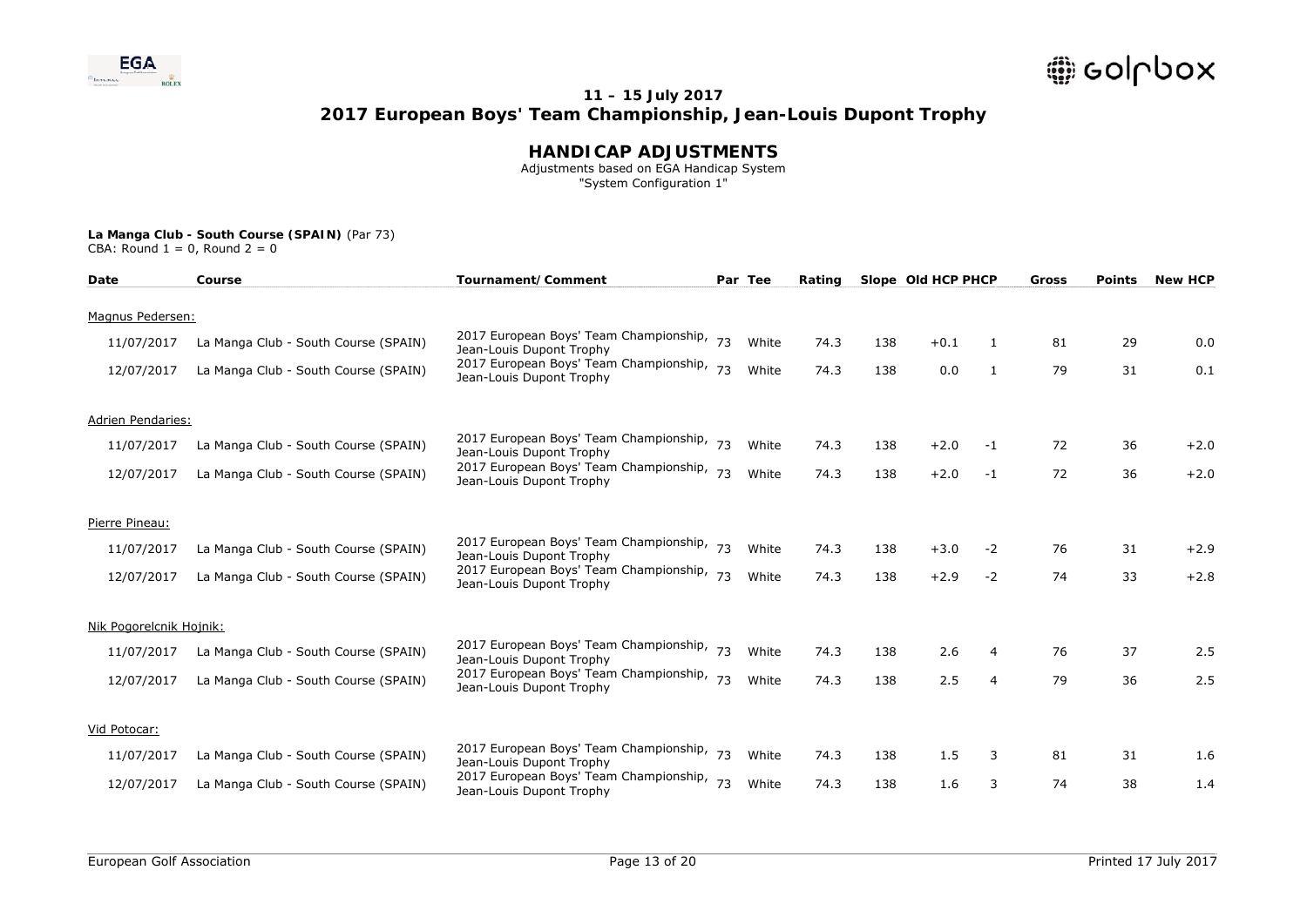

### **HANDICAP ADJUSTMENTS**

 Adjustments based on EGA Handicap System "System Configuration 1"

| Date             | Course                               | Tournament/Comment                                                    |    | Par Tee | Rating |     | Slope Old HCP PHCP |          | Gross | <b>Points</b> | <b>New HCP</b> |
|------------------|--------------------------------------|-----------------------------------------------------------------------|----|---------|--------|-----|--------------------|----------|-------|---------------|----------------|
| Mark Power:      |                                      |                                                                       |    |         |        |     |                    |          |       |               |                |
| 11/07/2017       | La Manga Club - South Course (SPAIN) | 2017 European Boys' Team Championship, 73<br>Jean-Louis Dupont Trophy |    | White   | 74.3   | 138 | $+2.8$             | $-2$     | 77    | 30            | $+2.7$         |
| 12/07/2017       | La Manga Club - South Course (SPAIN) | 2017 European Boys' Team Championship,<br>Jean-Louis Dupont Trophy    | 73 | White   | 74.3   | 138 | $+2.7$             | $-2$     | 76    | 32            | $+2.6$         |
| David Rauch:     |                                      |                                                                       |    |         |        |     |                    |          |       |               |                |
| 11/07/2017       | La Manga Club - South Course (SPAIN) | 2017 European Boys' Team Championship, 73<br>Jean-Louis Dupont Trophy |    | White   | 74.3   | 138 | $+3.2$             | -3       | 73    | 34            | $+3.1$         |
| 12/07/2017       | La Manga Club - South Course (SPAIN) | 2017 European Boys' Team Championship, 73<br>Jean-Louis Dupont Trophy |    | White   | 74.3   | 138 | $+3.1$             | $-2$     | 69    | 39            | $+3.4$         |
| Cameron Raymond: |                                      |                                                                       |    |         |        |     |                    |          |       |               |                |
| 11/07/2017       | La Manga Club - South Course (SPAIN) | 2017 European Boys' Team Championship, 73<br>Jean-Louis Dupont Trophy |    | White   | 74.3   | 138 | $+1.7$             | $-1$     | 78    | 30            | $+1.6$         |
| 12/07/2017       | La Manga Club - South Course (SPAIN) | 2017 European Boys' Team Championship,<br>Jean-Louis Dupont Trophy    | 73 | White   | 74.3   | 138 | $+1.6$             | $-1$     | 69    | 39            | $+1.9$         |
| Niklas Regner:   |                                      |                                                                       |    |         |        |     |                    |          |       |               |                |
| 11/07/2017       | La Manga Club - South Course (SPAIN) | 2017 European Boys' Team Championship, 73<br>Jean-Louis Dupont Trophy |    | White   | 74.3   | 138 | $+2.1$             | $-1$     | 84    | 25            | $+2.0$         |
| 12/07/2017       | La Manga Club - South Course (SPAIN) | 2017 European Boys' Team Championship, 73<br>Jean-Louis Dupont Trophy |    | White   | 74.3   | 138 | $+2.0$             | $-1$     | 79    | 29            | $+1.9$         |
| Andrea Romano:   |                                      |                                                                       |    |         |        |     |                    |          |       |               |                |
| 11/07/2017       | La Manga Club - South Course (SPAIN) | 2017 European Boys' Team Championship,<br>Jean-Louis Dupont Trophy    | 73 | White   | 74.3   | 138 | $+1.4$             | $\Omega$ | 71    | 38            | $+1.6$         |
| 12/07/2017       | La Manga Club - South Course (SPAIN) | 2017 European Boys' Team Championship,<br>Jean-Louis Dupont Trophy    | 73 | White   | 74.3   | 138 | $+1.6$             | $-1$     | 76    | 32            | $+1.5$         |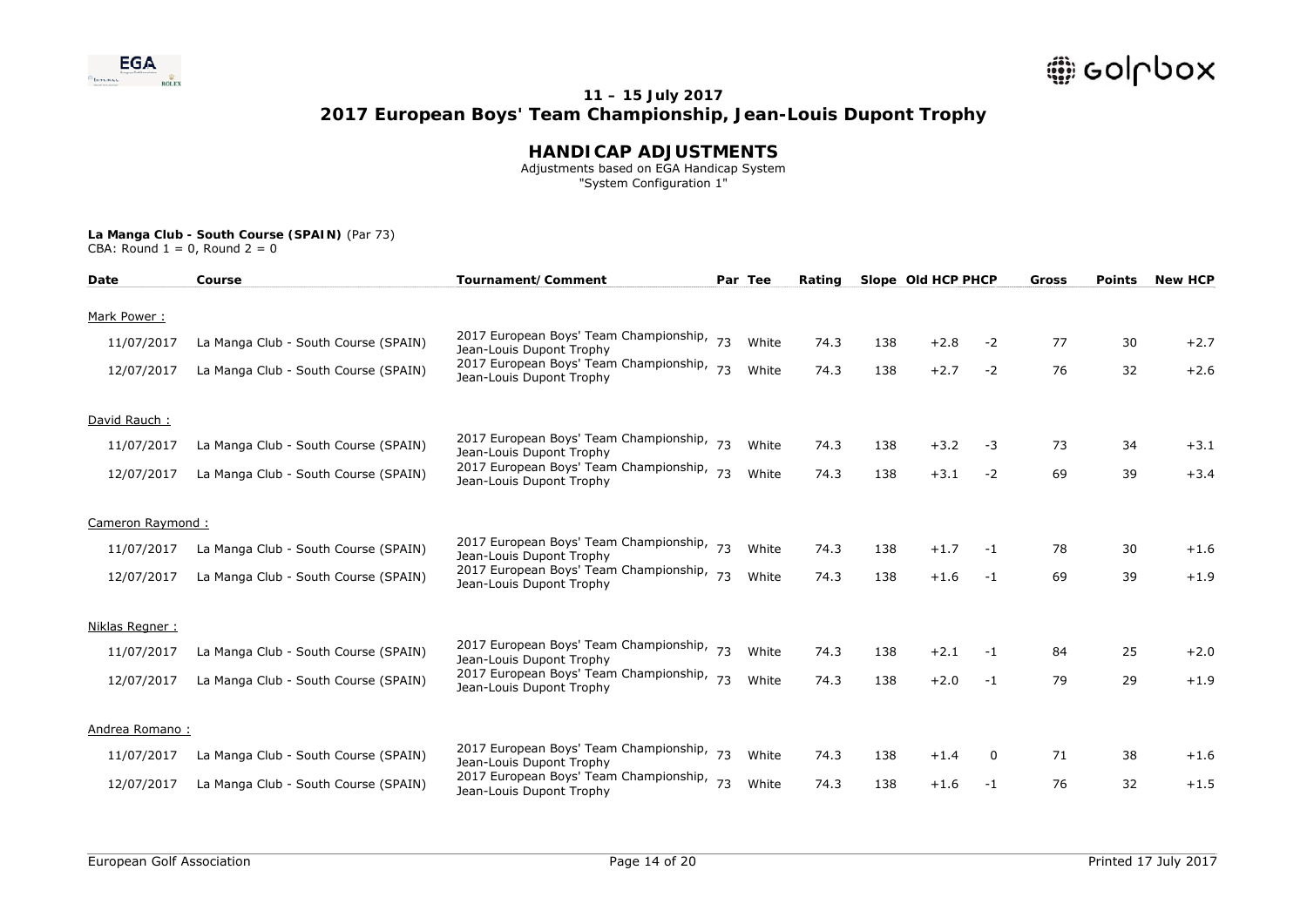

### **HANDICAP ADJUSTMENTS**

 Adjustments based on EGA Handicap System "System Configuration 1"

| Date               | Course                               | Tournament/Comment                                                    |    | Par Tee | Rating |     | Slope Old HCP PHCP |                | <b>Gross</b> | <b>Points</b> | <b>New HCP</b> |
|--------------------|--------------------------------------|-----------------------------------------------------------------------|----|---------|--------|-----|--------------------|----------------|--------------|---------------|----------------|
| Eduard Rousaud:    |                                      |                                                                       |    |         |        |     |                    |                |              |               |                |
| 11/07/2017         | La Manga Club - South Course (SPAIN) | 2017 European Boys' Team Championship, 73                             |    | White   | 74.3   | 138 | $+2.0$             | $-1$           | 74           | 34            | $+1.9$         |
|                    |                                      | Jean-Louis Dupont Trophy                                              |    |         |        |     |                    |                |              |               |                |
| 12/07/2017         | La Manga Club - South Course (SPAIN) | 2017 European Boys' Team Championship,<br>Jean-Louis Dupont Trophy    | 73 | White   | 74.3   | 138 | $+1.9$             | $-1$           | 76           | 33            | $+1.8$         |
| Nicolas Schellong: |                                      |                                                                       |    |         |        |     |                    |                |              |               |                |
| 11/07/2017         | La Manga Club - South Course (SPAIN) | 2017 European Boys' Team Championship, 73<br>Jean-Louis Dupont Trophy |    | White   | 74.3   | 138 | $+1.8$             | $-1$           | 74           | 34            | $+1.7$         |
| 12/07/2017         | La Manga Club - South Course (SPAIN) | 2017 European Boys' Team Championship, 73<br>Jean-Louis Dupont Trophy |    | White   | 74.3   | 138 | $+1.7$             | $-1$           | 80           | 28            | $+1.6$         |
| Daniel Schlauer:   |                                      |                                                                       |    |         |        |     |                    |                |              |               |                |
| 11/07/2017         | La Manga Club - South Course (SPAIN) | 2017 European Boys' Team Championship, 73<br>Jean-Louis Dupont Trophy |    | White   | 74.3   | 138 | $+0.1$             |                | 73           | 37            | $+0.2$         |
| 12/07/2017         | La Manga Club - South Course (SPAIN) | 2017 European Boys' Team Championship, 73<br>Jean-Louis Dupont Trophy |    | White   | 74.3   | 138 | $+0.2$             | 1              | 75           | 35            | $+0.2$         |
| Dominic Schneider: |                                      |                                                                       |    |         |        |     |                    |                |              |               |                |
| 11/07/2017         | La Manga Club - South Course (SPAIN) | 2017 European Boys' Team Championship, 73<br>Jean-Louis Dupont Trophy |    | White   | 74.3   | 138 | $+0.9$             | $\Omega$       | 80           | 30            | $+0.8$         |
| 12/07/2017         | La Manga Club - South Course (SPAIN) | 2017 European Boys' Team Championship, 73<br>Jean-Louis Dupont Trophy |    | White   | 74.3   | 138 | $+0.8$             | $\Omega$       | 76           | 33            | $+0.7$         |
| Sakke Siltala:     |                                      |                                                                       |    |         |        |     |                    |                |              |               |                |
| 11/07/2017         | La Manga Club - South Course (SPAIN) | 2017 European Boys' Team Championship,<br>Jean-Louis Dupont Trophy    | 73 | White   | 74.3   | 138 | 0.6                | 2              | 75           | 36            | 0.6            |
| 12/07/2017         | La Manga Club - South Course (SPAIN) | 2017 European Boys' Team Championship, 73<br>Jean-Louis Dupont Trophy |    | White   | 74.3   | 138 | 0.6                | $\overline{2}$ | 77           | 35            | 0.6            |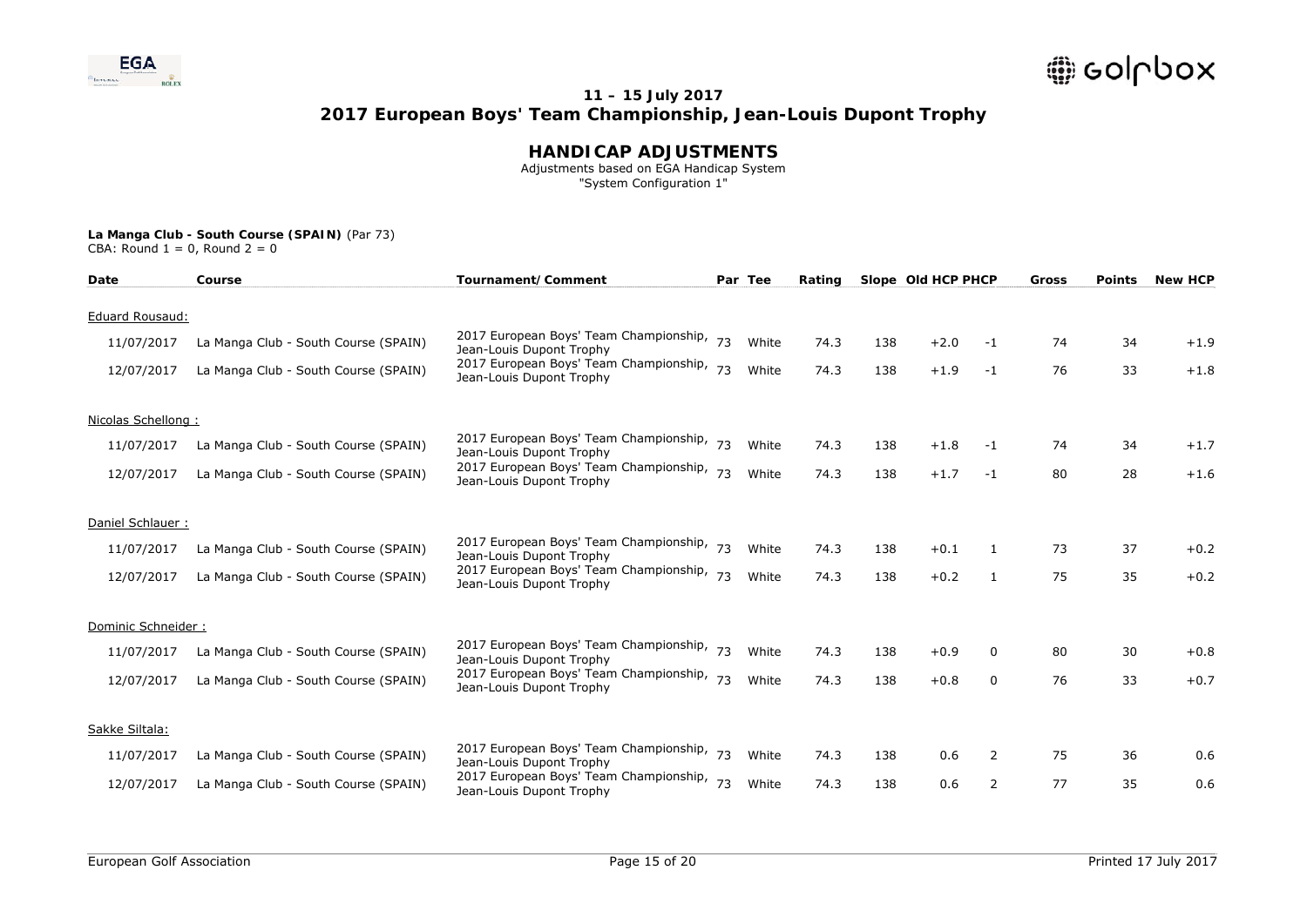

### **HANDICAP ADJUSTMENTS**

 Adjustments based on EGA Handicap System "System Configuration 1"

| Date                     | Course                               | Tournament/Comment                                                    |    | Par Tee | Rating |     | Slope Old HCP PHCP |      | Gross | <b>Points</b> | <b>New HCP</b> |
|--------------------------|--------------------------------------|-----------------------------------------------------------------------|----|---------|--------|-----|--------------------|------|-------|---------------|----------------|
| David Siwy:              |                                      |                                                                       |    |         |        |     |                    |      |       |               |                |
| 11/07/2017               | La Manga Club - South Course (SPAIN) | 2017 European Boys' Team Championship, 73<br>Jean-Louis Dupont Trophy |    | White   | 74.3   | 138 | $+0.9$             | 0    | 80    | 30            | $+0.8$         |
| 12/07/2017               | La Manga Club - South Course (SPAIN) | 2017 European Boys' Team Championship, 73<br>Jean-Louis Dupont Trophy |    | White   | 74.3   | 138 | $+0.8$             | 0    | 76    | 33            | $+0.7$         |
| Bärd Skogen:             |                                      |                                                                       |    |         |        |     |                    |      |       |               |                |
| 11/07/2017               | La Manga Club - South Course (SPAIN) | 2017 European Boys' Team Championship, 73<br>Jean-Louis Dupont Trophy |    | White   | 74.3   | 138 | $+1.5$             | -1   | 71    | 37            | $+1.6$         |
| 12/07/2017               | La Manga Club - South Course (SPAIN) | 2017 European Boys' Team Championship,<br>Jean-Louis Dupont Trophy    | 73 | White   | 74.3   | 138 | $+1.6$             | $-1$ | 76    | 32            | $+1.5$         |
| Maximilian Steinlechner: |                                      |                                                                       |    |         |        |     |                    |      |       |               |                |
| 11/07/2017               | La Manga Club - South Course (SPAIN) | 2017 European Boys' Team Championship, 73<br>Jean-Louis Dupont Trophy |    | White   | 74.3   | 138 | $+2.3$             | $-2$ | 75    | 33            | $+2.2$         |
| 12/07/2017               | La Manga Club - South Course (SPAIN) | 2017 European Boys' Team Championship,<br>Jean-Louis Dupont Trophy    | 73 | White   | 74.3   | 138 | $+2.2$             | $-1$ | 77    | 31            | $+2.1$         |
| Gal Patrik Stirn:        |                                      |                                                                       |    |         |        |     |                    |      |       |               |                |
| 11/07/2017               | La Manga Club - South Course (SPAIN) | 2017 European Boys' Team Championship, 73<br>Jean-Louis Dupont Trophy |    | White   | 74.3   | 138 | 2.8                | 5    | 78    | 36            | 2.8            |
| 12/07/2017               | La Manga Club - South Course (SPAIN) | 2017 European Boys' Team Championship, 73<br>Jean-Louis Dupont Trophy |    | White   | 74.3   | 138 | 2.8                | 5    | 75    | 39            | 2.5            |
| Ziga Strasek:            |                                      |                                                                       |    |         |        |     |                    |      |       |               |                |
| 11/07/2017               | La Manga Club - South Course (SPAIN) | 2017 European Boys' Team Championship,<br>Jean-Louis Dupont Trophy    | 73 | White   | 74.3   | 138 | 1.9                | 4    | 87    | 27            | 2.0            |
| 12/07/2017               | La Manga Club - South Course (SPAIN) | 2017 European Boys' Team Championship,<br>Jean-Louis Dupont Trophy    | 73 | White   | 74.3   | 138 | 2.0                | 4    | 83    | 30            | 2.1            |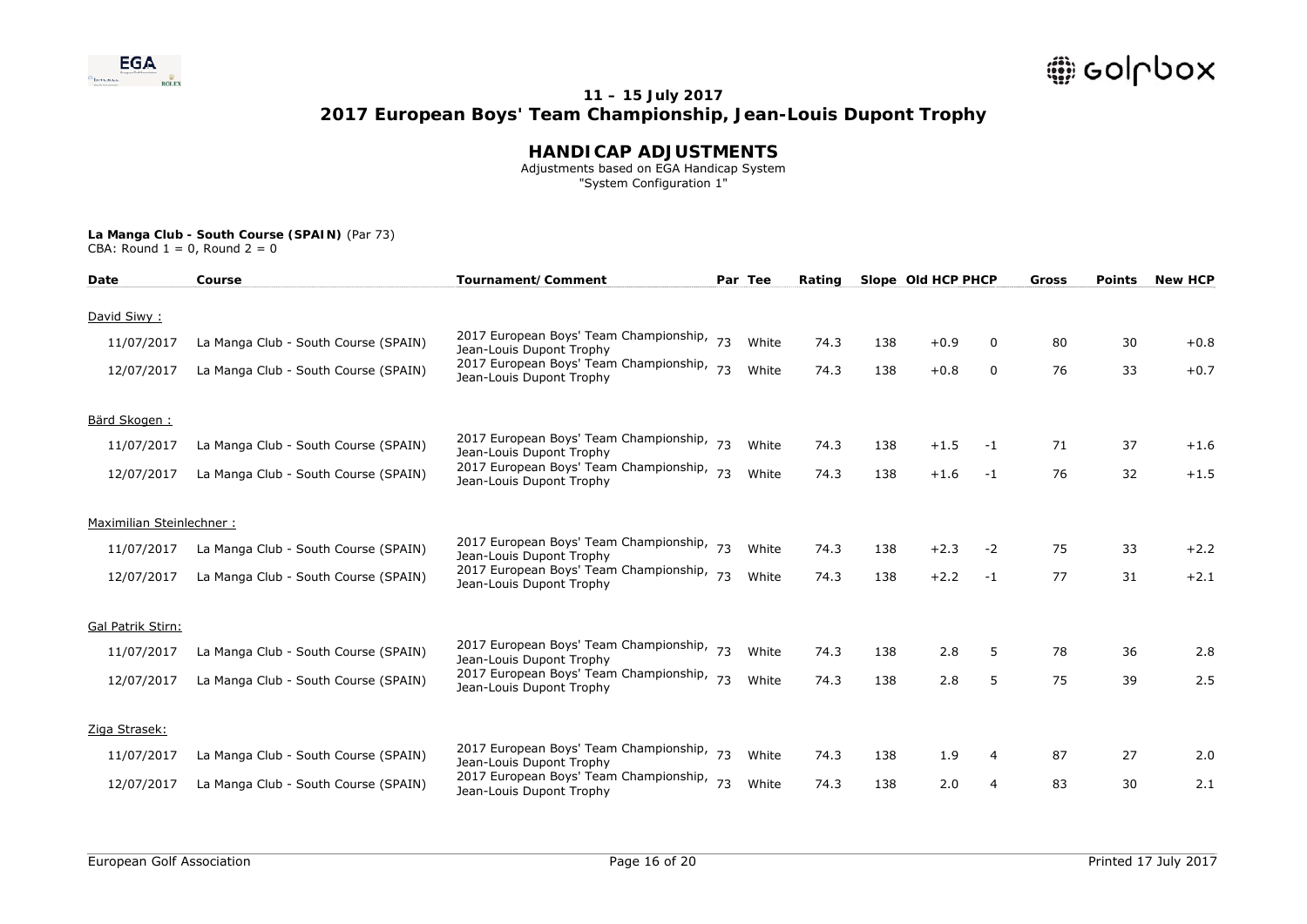

### **HANDICAP ADJUSTMENTS**

 Adjustments based on EGA Handicap System "System Configuration 1"

| Date                | Course                               | Tournament/Comment                                                    |    | Par Tee | Rating |     | Slope Old HCP PHCP |              | <b>Gross</b> | <b>Points</b> | <b>New HCP</b> |
|---------------------|--------------------------------------|-----------------------------------------------------------------------|----|---------|--------|-----|--------------------|--------------|--------------|---------------|----------------|
| Charlie Strickland: |                                      |                                                                       |    |         |        |     |                    |              |              |               |                |
| 11/07/2017          | La Manga Club - South Course (SPAIN) | 2017 European Boys' Team Championship, 73<br>Jean-Louis Dupont Trophy |    | White   | 74.3   | 138 | $+3.7$             | -3           | 74           | 32            | $+3.6$         |
| 12/07/2017          | La Manga Club - South Course (SPAIN) | 2017 European Boys' Team Championship,<br>Jean-Louis Dupont Trophy    | 73 | White   | 74.3   | 138 | $+3.6$             | $-3$         | 70           | 36            | $+3.6$         |
| Juho Suomalainen:   |                                      |                                                                       |    |         |        |     |                    |              |              |               |                |
| 11/07/2017          | La Manga Club - South Course (SPAIN) | 2017 European Boys' Team Championship, 73<br>Jean-Louis Dupont Trophy |    | White   | 74.3   | 138 | $+0.9$             | $\mathbf{0}$ | 76           | 33            | $+0.8$         |
| 12/07/2017          | La Manga Club - South Course (SPAIN) | 2017 European Boys' Team Championship, 73<br>Jean-Louis Dupont Trophy |    | White   | 74.3   | 138 | $+0.8$             | 0            | 80           | 30            | $+0.7$         |
| Oscar Teiffel:      |                                      |                                                                       |    |         |        |     |                    |              |              |               |                |
| 11/07/2017          | La Manga Club - South Course (SPAIN) | 2017 European Boys' Team Championship, 73<br>Jean-Louis Dupont Trophy |    | White   | 74.3   | 138 | $+2.3$             | $-2$         | 71           | 36            | $+2.3$         |
| 12/07/2017          | La Manga Club - South Course (SPAIN) | 2017 European Boys' Team Championship,<br>Jean-Louis Dupont Trophy    | 73 | White   | 74.3   | 138 | $+2.3$             | $-2$         | 74           | 33            | $+2.2$         |
| Eirik Thomassen:    |                                      |                                                                       |    |         |        |     |                    |              |              |               |                |
| 11/07/2017          | La Manga Club - South Course (SPAIN) | 2017 European Boys' Team Championship,<br>Jean-Louis Dupont Trophy    |    | White   | 74.3   | 138 | $+0.7$             | 0            | 76           | 33            | $+0.6$         |
| 12/07/2017          | La Manga Club - South Course (SPAIN) | 2017 European Boys' Team Championship, 73<br>Jean-Louis Dupont Trophy |    | White   | 74.3   | 138 | $+0.6$             | 1            | 78           | 32            | $+0.5$         |
| Mike Toorop:        |                                      |                                                                       |    |         |        |     |                    |              |              |               |                |
| 11/07/2017          | La Manga Club - South Course (SPAIN) | 2017 European Boys' Team Championship,<br>Jean-Louis Dupont Trophy    | 73 | White   | 74.3   | 138 | $+2.5$             | $-2$         | 75           | 32            | $+2.4$         |
| 12/07/2017          | La Manga Club - South Course (SPAIN) | 2017 European Boys' Team Championship,<br>Jean-Louis Dupont Trophy    | 73 | White   | 74.3   | 138 | $+2.4$             | $-2$         | 75           | 32            | $+2.3$         |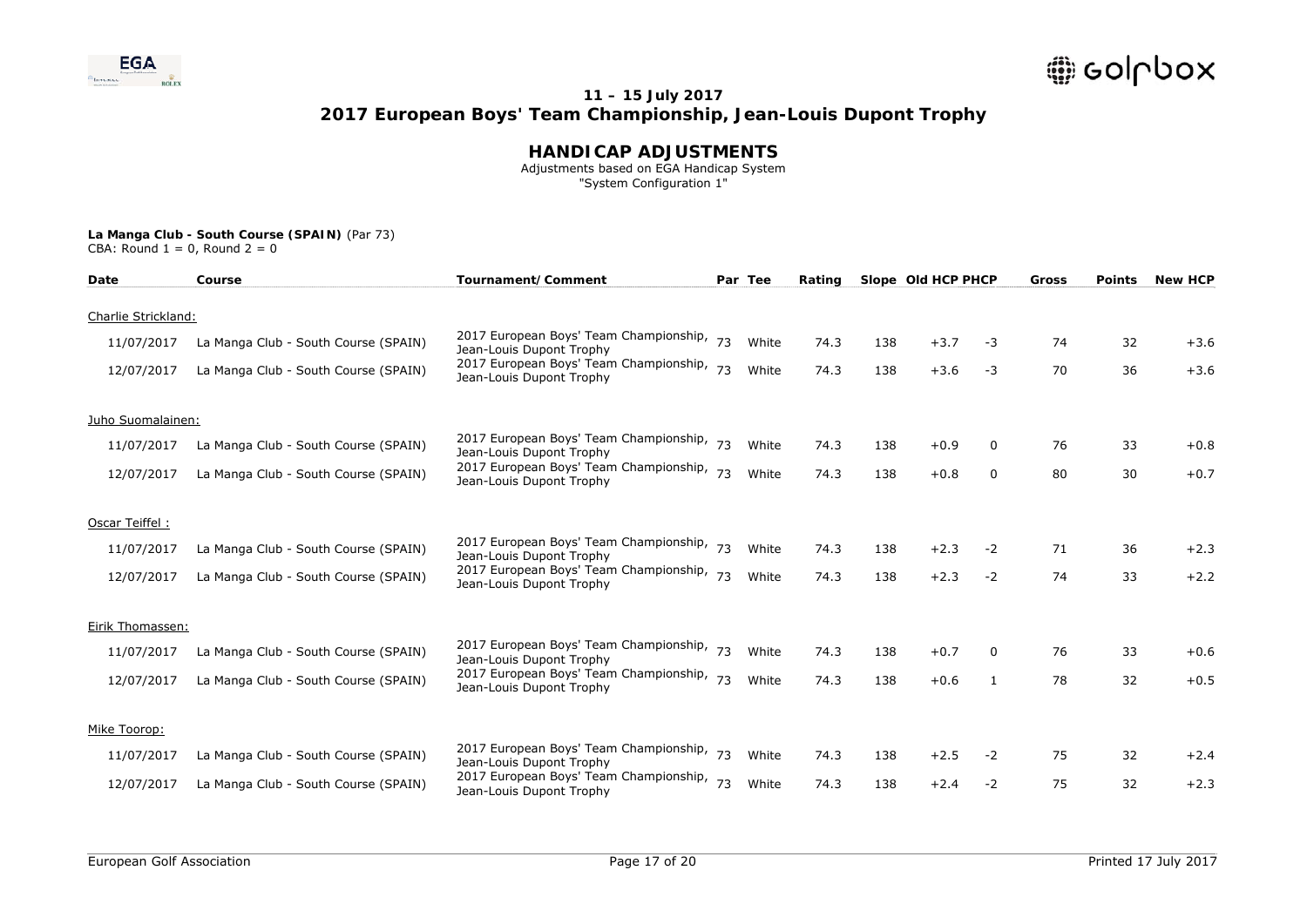

### **HANDICAP ADJUSTMENTS**

 Adjustments based on EGA Handicap System "System Configuration 1"

| Date                | Course                               | Tournament/Comment                                                    |    | Par Tee | Rating |     | Slope Old HCP PHCP |      | Gross | <b>Points</b> | <b>New HCP</b> |
|---------------------|--------------------------------------|-----------------------------------------------------------------------|----|---------|--------|-----|--------------------|------|-------|---------------|----------------|
| Hugo Townsend:      |                                      |                                                                       |    |         |        |     |                    |      |       |               |                |
| 11/07/2017          | La Manga Club - South Course (SPAIN) | 2017 European Boys' Team Championship, 73<br>Jean-Louis Dupont Trophy |    | White   | 74.3   | 138 | $+2.8$             | $-2$ | 76    | 31            | $+2.7$         |
| 12/07/2017          | La Manga Club - South Course (SPAIN) | 2017 European Boys' Team Championship,<br>Jean-Louis Dupont Trophy    | 73 | White   | 74.3   | 138 | $+2.7$             | $-2$ | 72    | 35            | $+2.7$         |
| Felix Van Dijk:     |                                      |                                                                       |    |         |        |     |                    |      |       |               |                |
| 11/07/2017          | La Manga Club - South Course (SPAIN) | 2017 European Boys' Team Championship, 73<br>Jean-Louis Dupont Trophy |    | White   | 74.3   | 138 | $+0.3$             | 1    | 77    | 33            | $+0.2$         |
| 12/07/2017          | La Manga Club - South Course (SPAIN) | 2017 European Boys' Team Championship, 73<br>Jean-Louis Dupont Trophy |    | White   | 74.3   | 138 | $+0.2$             | 1    | 79    | 31            | $+0.1$         |
| Nordin Van Tilburg: |                                      |                                                                       |    |         |        |     |                    |      |       |               |                |
| 11/07/2017          | La Manga Club - South Course (SPAIN) | 2017 European Boys' Team Championship, 73<br>Jean-Louis Dupont Trophy |    | White   | 74.3   | 138 | $+1.7$             | -1   | 77    | 31            | $+1.6$         |
| 12/07/2017          | La Manga Club - South Course (SPAIN) | 2017 European Boys' Team Championship,<br>Jean-Louis Dupont Trophy    | 73 | White   | 74.3   | 138 | $+1.6$             | $-1$ | 80    | 30            | $+1.5$         |
| Sebastian Vida:     |                                      |                                                                       |    |         |        |     |                    |      |       |               |                |
| 11/07/2017          | La Manga Club - South Course (SPAIN) | 2017 European Boys' Team Championship,<br>Jean-Louis Dupont Trophy    |    | White   | 74.3   | 138 | 3.5                | 6    | 77    | 38            | 3.3            |
| 12/07/2017          | La Manga Club - South Course (SPAIN) | 2017 European Boys' Team Championship, 73<br>Jean-Louis Dupont Trophy |    | White   | 74.3   | 138 | 3.3                | 5    | 79    | 35            | 3.3            |
| Mark Watt:          |                                      |                                                                       |    |         |        |     |                    |      |       |               |                |
| 11/07/2017          | La Manga Club - South Course (SPAIN) | 2017 European Boys' Team Championship,<br>Jean-Louis Dupont Trophy    | 73 | White   | 74.3   | 138 | $+1.5$             | -1   | 82    | 26            | $+1.4$         |
| 12/07/2017          | La Manga Club - South Course (SPAIN) | 2017 European Boys' Team Championship, 73<br>Jean-Louis Dupont Trophy |    | White   | 74.3   | 138 | $+1.4$             | 0    | 76    | 34            | $+1.3$         |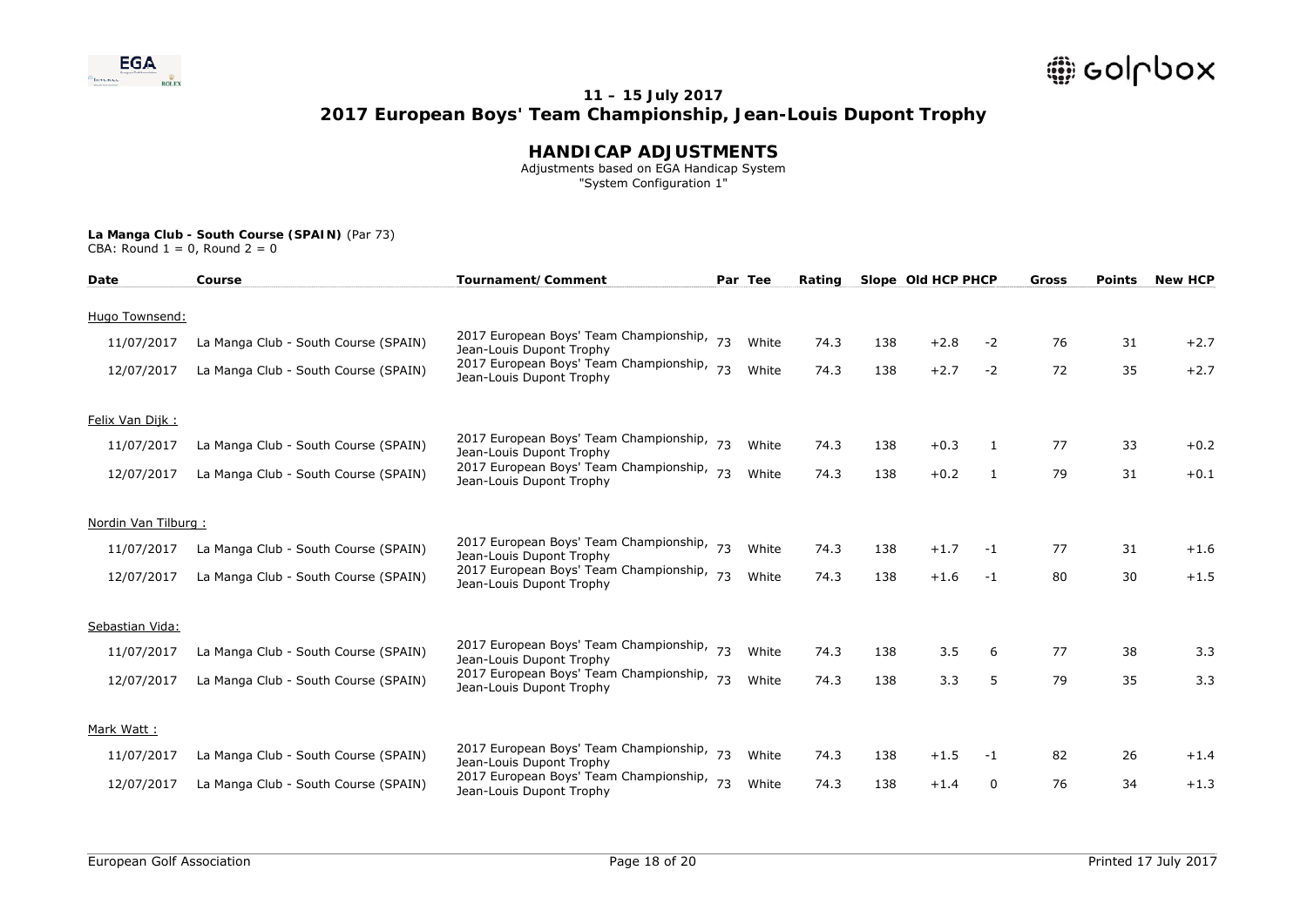

### **HANDICAP ADJUSTMENTS**

 Adjustments based on EGA Handicap System "System Configuration 1"

| Date               | Course                               | Tournament/Comment                                                    |    | Par Tee | Rating |     | Slope Old HCP PHCP |              | Gross | <b>Points</b> | <b>New HCP</b> |
|--------------------|--------------------------------------|-----------------------------------------------------------------------|----|---------|--------|-----|--------------------|--------------|-------|---------------|----------------|
| Markus Wilhelmsen: |                                      |                                                                       |    |         |        |     |                    |              |       |               |                |
| 11/07/2017         | La Manga Club - South Course (SPAIN) | 2017 European Boys' Team Championship, 73<br>Jean-Louis Dupont Trophy |    | White   | 74.3   | 138 | $+0.2$             | -1           | 78    | 32            | $+0.1$         |
| 12/07/2017         | La Manga Club - South Course (SPAIN) | 2017 European Boys' Team Championship, 73<br>Jean-Louis Dupont Trophy |    | White   | 74.3   | 138 | $+0.1$             | 1            | 74    | 36            | $+0.1$         |
| Robin Williams:    |                                      |                                                                       |    |         |        |     |                    |              |       |               |                |
| 11/07/2017         | La Manga Club - South Course (SPAIN) | 2017 European Boys' Team Championship, 73<br>Jean-Louis Dupont Trophy |    | White   | 74.3   | 138 | $+0.9$             | 0            | 76    | 33            | $+0.8$         |
| 12/07/2017         | La Manga Club - South Course (SPAIN) | 2017 European Boys' Team Championship,<br>Jean-Louis Dupont Trophy    | 73 | White   | 74.3   | 138 | $+0.8$             | 0            | 75    | 34            | $+0.7$         |
| Matyas Zapletal:   |                                      |                                                                       |    |         |        |     |                    |              |       |               |                |
| 11/07/2017         | La Manga Club - South Course (SPAIN) | 2017 European Boys' Team Championship, 73<br>Jean-Louis Dupont Trophy |    | White   | 74.3   | 138 | $+1.4$             | $\mathbf{0}$ | 76    | 33            | $+1.3$         |
| 12/07/2017         | La Manga Club - South Course (SPAIN) | 2017 European Boys' Team Championship, 73<br>Jean-Louis Dupont Trophy |    | White   | 74.3   | 138 | $+1.3$             | $\mathbf{0}$ | 78    | 31            | $+1.2$         |
| Matej Zeman:       |                                      |                                                                       |    |         |        |     |                    |              |       |               |                |
| 11/07/2017         | La Manga Club - South Course (SPAIN) | 2017 European Boys' Team Championship,<br>Jean-Louis Dupont Trophy    |    | White   | 74.3   | 138 | $+0.4$             | -1           | 75    | 35            | $+0.4$         |
| 12/07/2017         | La Manga Club - South Course (SPAIN) | 2017 European Boys' Team Championship, 73<br>Jean-Louis Dupont Trophy |    | White   | 74.3   | 138 | $+0.4$             | 1            | 77    | 33            | $+0.3$         |
| Jiri Zuska:        |                                      |                                                                       |    |         |        |     |                    |              |       |               |                |
| 11/07/2017         | La Manga Club - South Course (SPAIN) | 2017 European Boys' Team Championship,<br>Jean-Louis Dupont Trophy    | 73 | White   | 74.3   | 138 | $+3.3$             | -3           | 73    | 34            | $+3.2$         |
| 12/07/2017         | La Manga Club - South Course (SPAIN) | 2017 European Boys' Team Championship, 73<br>Jean-Louis Dupont Trophy |    | White   | 74.3   | 138 | $+3.2$             | $-3$         | 72    | 34            | $+3.1$         |